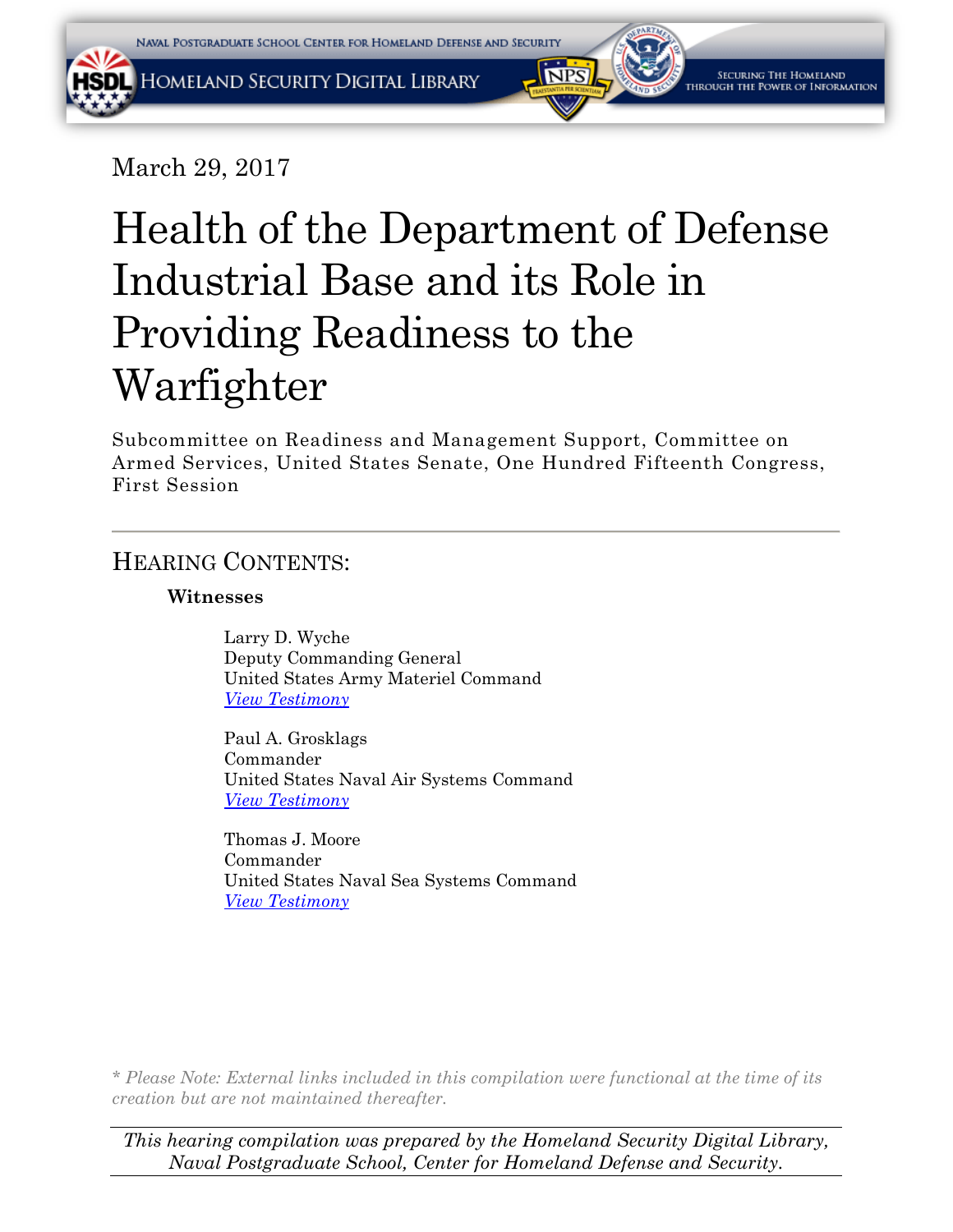HOMELAND SECURITY DIGITAL LIBRARY

VZ



SECURING THE HOMELAND **LOUGH THE POWER OF INFORMATION** 

Michael G. Dana Deputy Commandant, Installations and Logistics United States Marine Corps *[View Testimony](#page-16-0)*

Lee K. Levy II Commander, Air Force Sustainment Center United States Air Force Materiel Command *[View Testimony](#page-25-0)*

#### **Available Webcast(s)\*:**

*[Watch Full Hearing](https://www.armed-services.senate.gov/hearings/watch?hearingid=470983FF-5056-A066-608A-14A82FDDF640)*

## **Compiled From\*:**

*[https://www.armed-services.senate.gov/hearings/17-03-29-health-of-the](https://www.armed-services.senate.gov/hearings/17-03-29-health-of-the-department-of-defense-industrial-base-and-its-role-in-providing-readiness-to-the-warfighter)[department-of-defense-industrial-base-and-its-role-in-providing-readiness-to-the](https://www.armed-services.senate.gov/hearings/17-03-29-health-of-the-department-of-defense-industrial-base-and-its-role-in-providing-readiness-to-the-warfighter)[warfighter](https://www.armed-services.senate.gov/hearings/17-03-29-health-of-the-department-of-defense-industrial-base-and-its-role-in-providing-readiness-to-the-warfighter)*

*\* Please Note: External links included in this compilation were functional at the time of its creation but are not maintained thereafter.* 

*This hearing compilation was prepared by the Homeland Security Digital Library, Naval Postgraduate School, Center for Homeland Defense and Security.*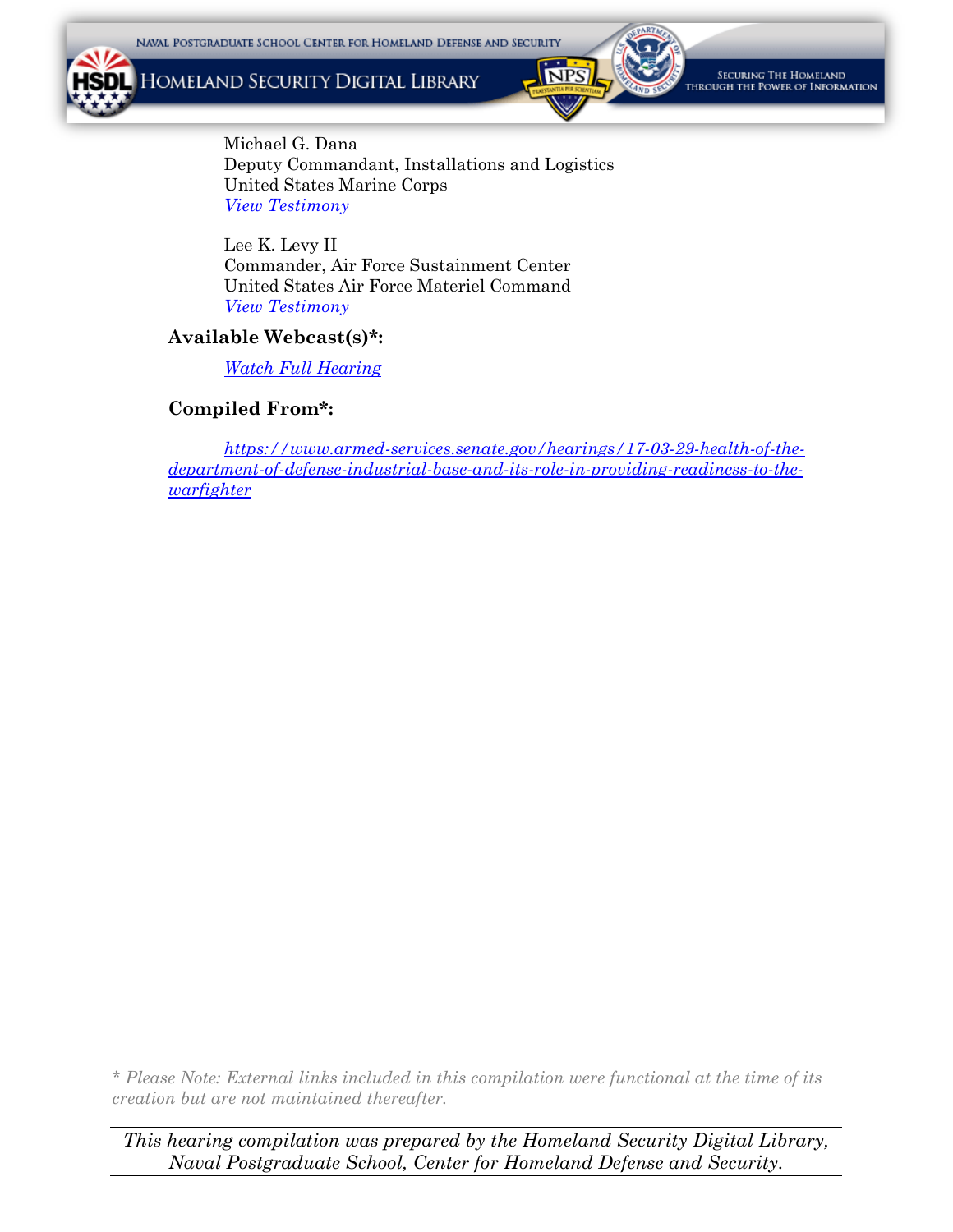**RECORD VERSION**

## <span id="page-2-0"></span>**STATEMENT BY LTG LARRY WYCHE DEPUTY COMMANDING GENERAL UNITED STATES ARMY MATERIEL COMMAND**

## **BEFORE THE**

# **SUBCOMMITTEE ON READINESS AND MANAGEMENT SUPPORT COMMITTEE ON ARMED SERVICES UNITED STATES SENATE**

# **FIRST SESSION, 115TH CONGRESS**

# **ON THE HEALTH OF THE DEPARTMENT OF DEFENSE INDUSTRIAL BASE AND ITS CRITICAL ROLE IN PROVIDING AND SUSTAINING READINESS FOR THE WARFIGHTER**

**MARCH 29, 2017**

# **NOT FOR PUBLICATION UNTIL RELEASED BY THE COMMITTEE ON ARMED SERVICES**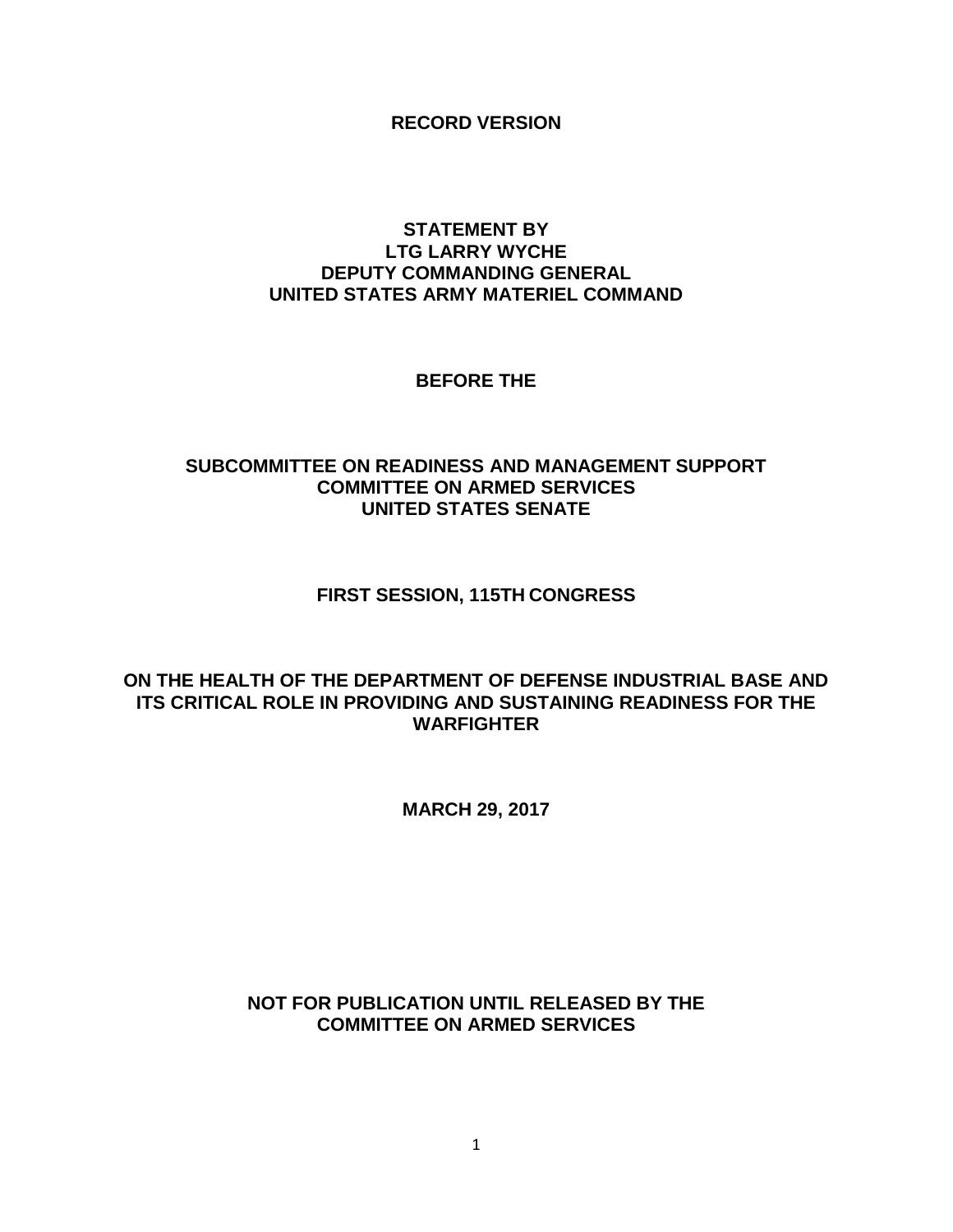#### **Introduction:**

Chairman Inhofe, Ranking Member Kaine and distinguished members of the Subcommittee, thank you for the opportunity to testify on the readiness of the Army's Organic Industrial Base. On behalf of our Acting Secretary, the Honorable Robert Speer, and our Chief of Staff, General Mark Milley, thank you for your support and demonstrated commitment to our Soldiers, Army Civilians, Families and Veterans.

Since the War of 1812, our great Nation has reaped the rewards of the unique capabilities resident in our Organic Industrial Base (OIB) to manufacture and repair the equipment and materiel needed to equip and sustain our Armed Forces. Today, 23 ammunition plants, depots and manufacturing arsenals produce combat readiness by manufacturing, repairing and resetting our military's equipment. These depots, plants and arsenals possess specialized core competencies and are operated by a workforce of highly-skilled artisans, some of whom are the 2<sup>nd</sup> and 3<sup>rd</sup> generation of a family dedicated to the defense of our nation. These patriots and the facilities in which they work provide a unique set of capabilities that enable readiness and the projection of national power.

The OIB is often referred to as America's National Security Insurance Policy. As with all insurance policies, there must be adequate coverage in advance of a crisis and confidence that the policy will be honored. The OIB represents the very best protection paying dividends, in the form of readiness now, while providing the capability to regenerate equipment and unit readiness at the outset of the future crises. The OIB directly employs more than 22,000 people in operations that span all 50 states. The annual economic impact of the OIB on local economies is in excess of \$3.696 billion. As an example, McAlester, Radford and Iowa Ammunition Plants, as well as the Anniston Army Depot, collectively introduce \$205.1 million into their communities each year.

The Army's Organic Industrial Base serves to mitigate risk by providing strategic depth and scalable response during times of crisis. Whenever called upon, the OIB delivers equipment to the tactical point of need that is maintainable and affordable within the tactical commander's available resources (Soldiers, Time and Dollars). From small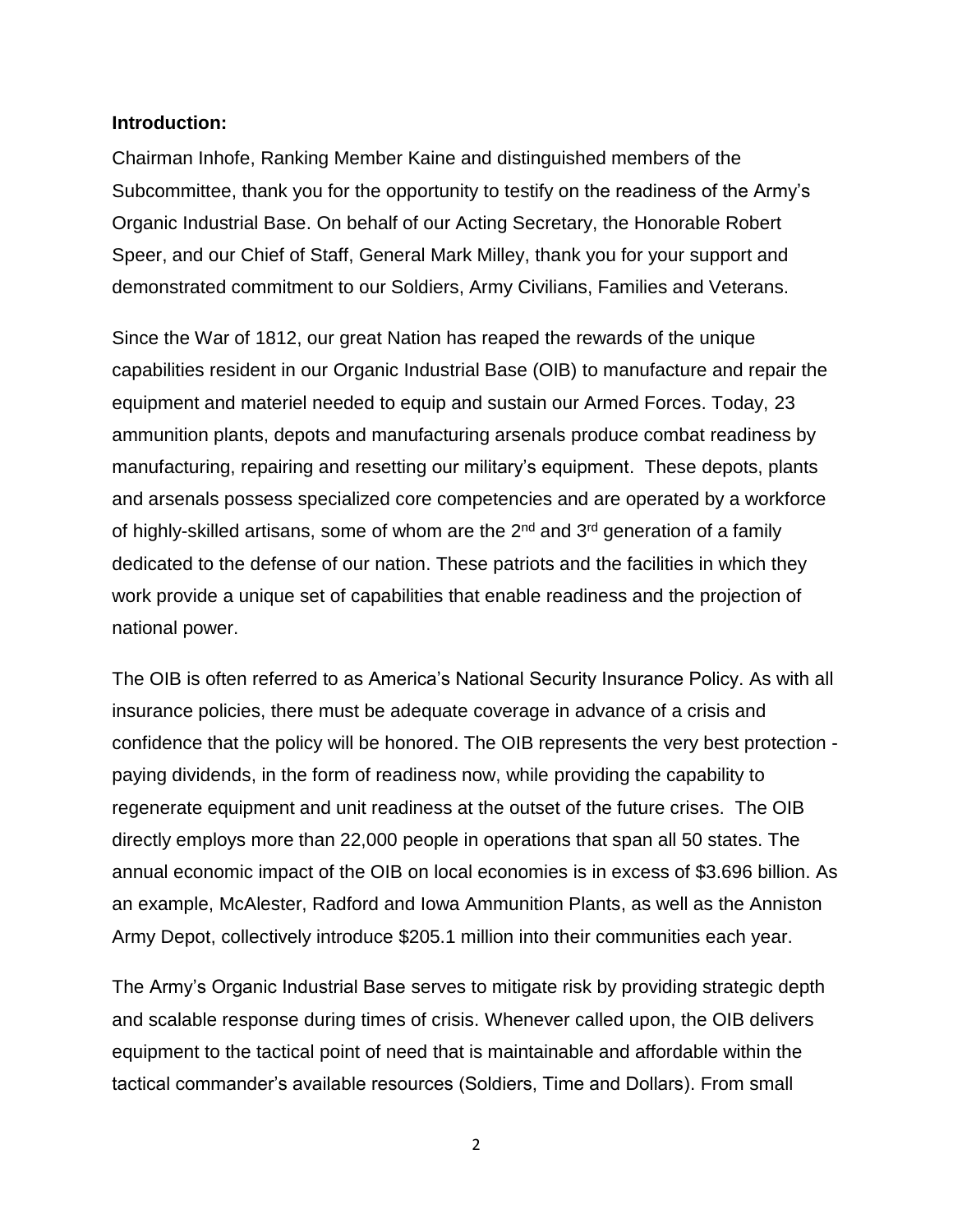arms, ammunition and explosives, to trucks, radars, optics and main battle tanks, our manufacturing base has always delivered state-of-the-art technology and equipment to our globally engaged forces.

## **Challenges**

The two greatest challenges we face today with our OIB are budget caps mandated by the Budget Control Act of 2011 and a lack of consistent and predictable funding as evidenced by repeated continuing resolutions. Sequestration's legacy of imposing cuts without consideration of national security requirements must be brought to an end. Our military's readiness is held hostage to it. Also, continuing resolutions have fostered an era of unpredictable funding that adversely affects the OIB. A year-long continuing resolution will preclude the Army from funding Depot Maintenance at the level needed to rebuild 4 Apache helicopters, 2 Black Hawk helicopters, several Patriot Air Defense systems, as well as upgrades to weapon system required to ensure interoperability on the battlefield.

Additionally, the longer the Army operates under the budget caps and in an unpredictable fiscal environment, the more difficult it is to sustain production at levels that maintain workforce skill sets. Exploiting best business practices in our industrial operations requires consistent levels of funding that facilitate long term planning.

Furthermore, parts of our manufacturing and facilities infrastructure are near the end of their life cycles. We need your continued assistance with modernization and replacement. Since fiscal year 2005, more than \$2 billion has been invested in automation and robotics to enhance production and ammunition out-load capabilities, as well as attain energy self-sufficiency. Given the value of the OIB's infrastructure, keeping it in good order offers a good return on investment.

# **Maintaining Readiness**

We recognize and are extremely appreciative of this committee's steadfast support through the past 16 years of war. Without your support, the OIB could not have surged when called upon in support of Operations Iraqi Freedom and Enduring Freedom, to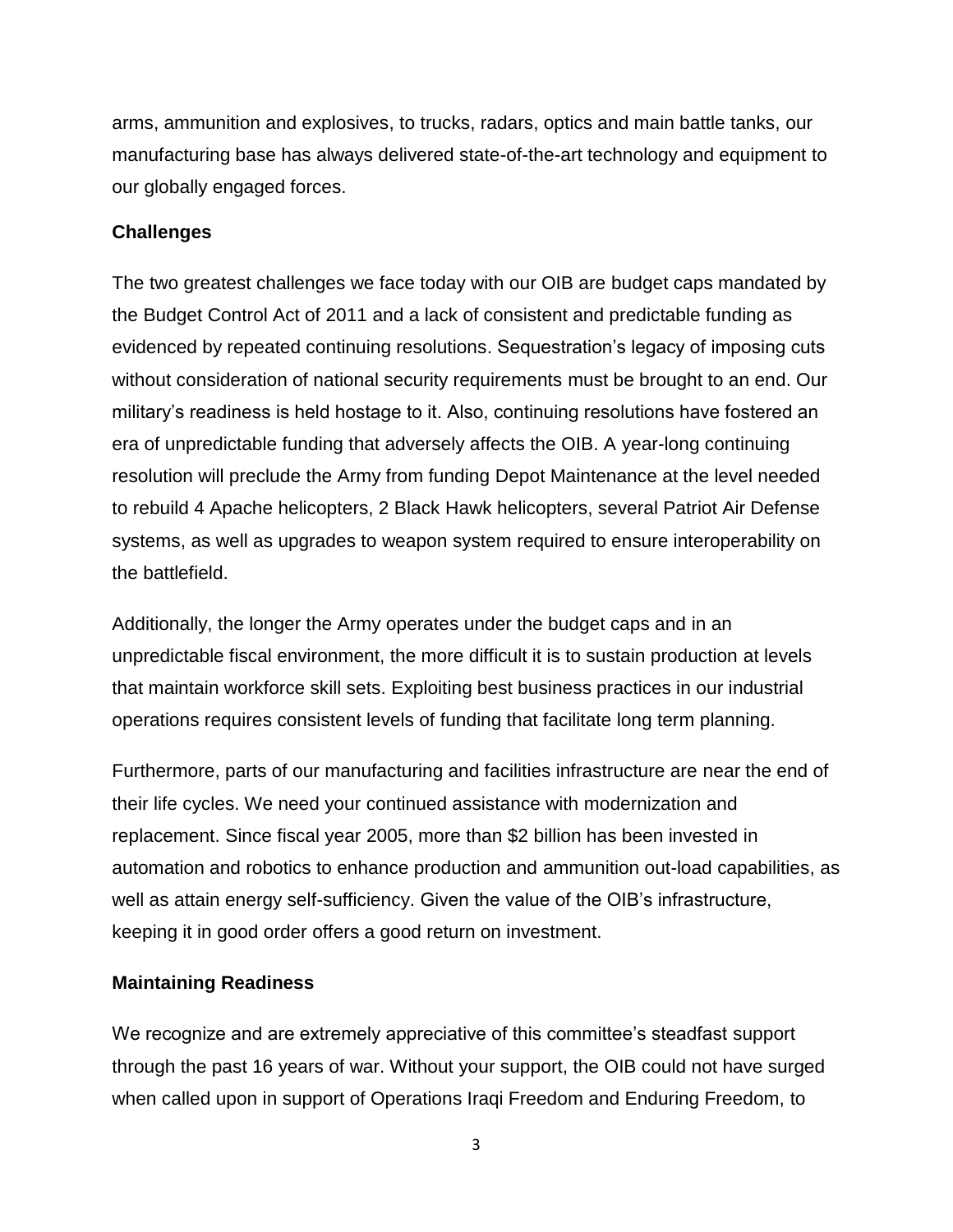reset nearly four million items of equipment – a workload three times that of the workload during the Vietnam War. To put this in operational terms, that equates to resetting 105 Brigade Combat Teams.

The capabilities of our adversaries continue to evolve.

General Milley states it most succinctly; "The Army's number one priority is readiness." And a foundation of Army readiness is a vibrant and responsive industrial base. We cannot afford to let our warfighting capabilities fall into decay because within the OIB reside one-of-a-kind resources that cannot be easily revived or replicated, and certainly not in time to respond to a national crisis. Now more than ever, we must enhance our readiness through continued investment in our organic capabilities in order to ensure our force can conduct and sustain a combined arms fight in unified operations. In that way we can deter our adversaries and, importantly, win decisively without undue risk to the force.

For example, Nitrocellulose is a key compound used in making explosives. The Radford Army Ammunition Plant is the only known manufacturer of nitrocellulose in North America. McAlester Army Ammunition Plant is so proficient at manufacturing certain munitions that the Navy and the Air Force ask them to produce ordinance to meet both their wartime and training requirements. Watervliet Arsenal is the only manufacturer of large caliber cannon tubes in this hemisphere. Every howitzer at Ft. Sill has a gun tube produced at Watervliet. In fact, in 2013 as the Army was preparing to upgrade the M109A6 self-propelled howitzers to the A7 configuration, corrosion was discovered in the bore evacuators on the cannon barrels. The Army determined that nearly 75 percent of these Paladin howitzers in the inventory were non-mission capable due to bore evacuator corrosion. In nine months' time, Watervliet repaired 157 of the 171 barrels that were repairable and replaced 73 of the 88 that were not. The skilled and determined workforce, combined with the unique capabilities resident in the arsenal, averted a crisis.

Since 2003, Army equipment reset requirements have generated \$29.5 billion in work for the OIB. Orders from the U.S. Air Force, Navy and Marine Corps have generated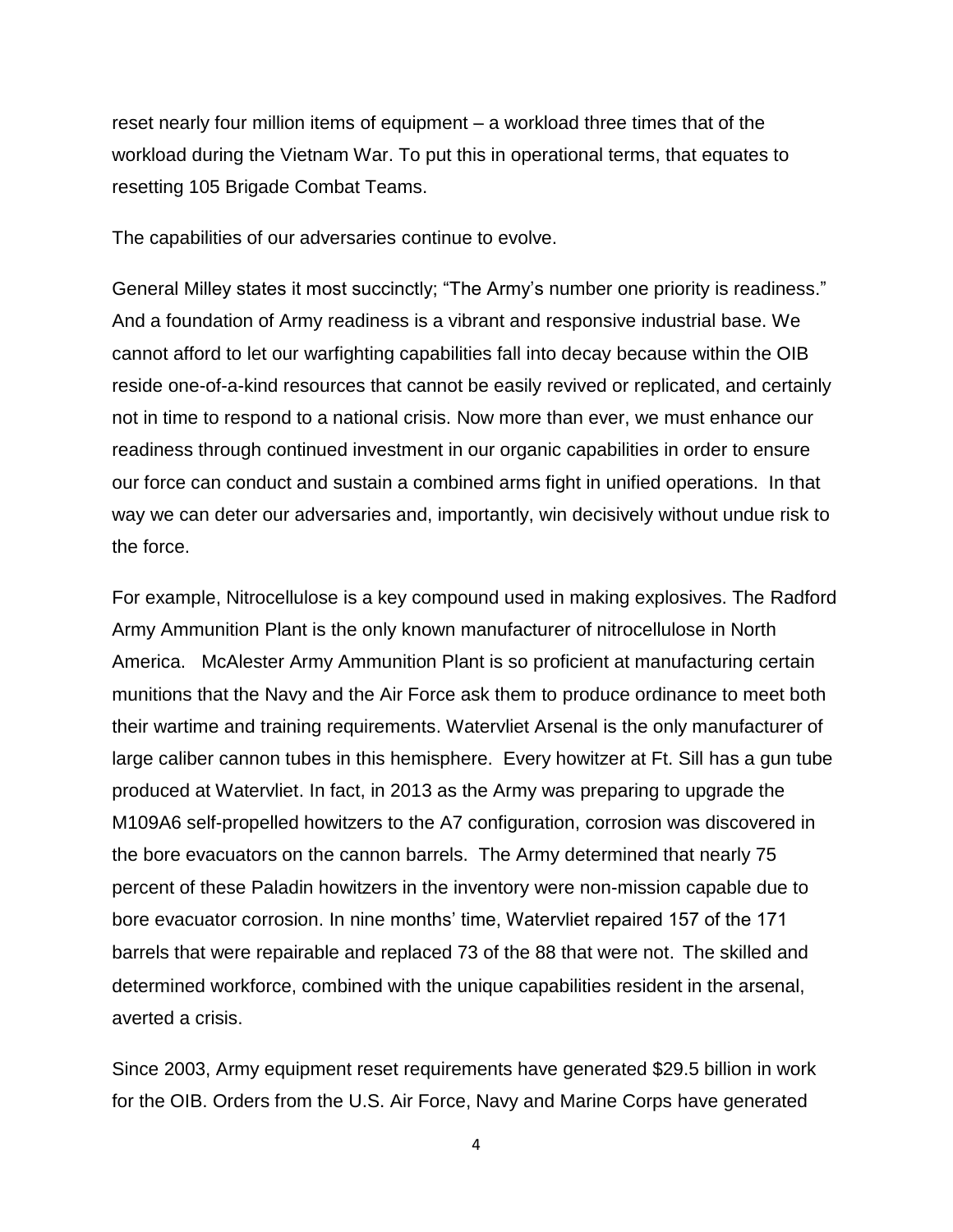another \$5.7 billion in revenue. In 2015 alone, the Army's Organic Industrial Base provided \$698 million in joint depot work and \$504 million in joint parts, demonstrating its impact on not only Army readiness but the readiness of all our Armed Forces. The output of our depots, plants and arsenals not only provides strategic depth but produces direct economic impact on a supply chain of over 11 thousand vendors – many of which are small businesses.

While we are asking for your support, it is important to note that we are working feverishly to maximize the impact of the resources you have provided. In the past four years, the Army has reduced its inventory of secondary items by 9.2 billion. The OIB has realized \$4.5 billion in financial benefits like cost avoidance through continuous process improvement projects since 2011.

As retrograde and reset operations slow, the Army must find innovative ways to reshape itself and leverage its investments with partners from other parts of DOD, government and the private sector when missions, goals, and requirements align. Preserving the workforce, optimizing processes and aligning workload to unit readiness and sustainment needs must be prioritized as we divest obsolete systems and equipment. Simultaneously, we must continue to develop the capabilities required to meet future requirements.

## **Closing:**

This committee, more than anyone else, knows that the world is more dangerous and unpredictable than it has ever been. While our nation's greatest minds work hard to predict the future we are continually surprised by the unpredictable. In every instance of crisis, the OIB has responded by providing solutions to meet unanticipated demands. If the OIB is to continue to deliver when our nation needs it most, we must invest now. Consistent and predictable funding to preserve, maintain and modernize our critical capabilities provides the last line of defense against the unknown, while we continue to produce readiness that guarantees that we will win wherever and whenever our nation calls.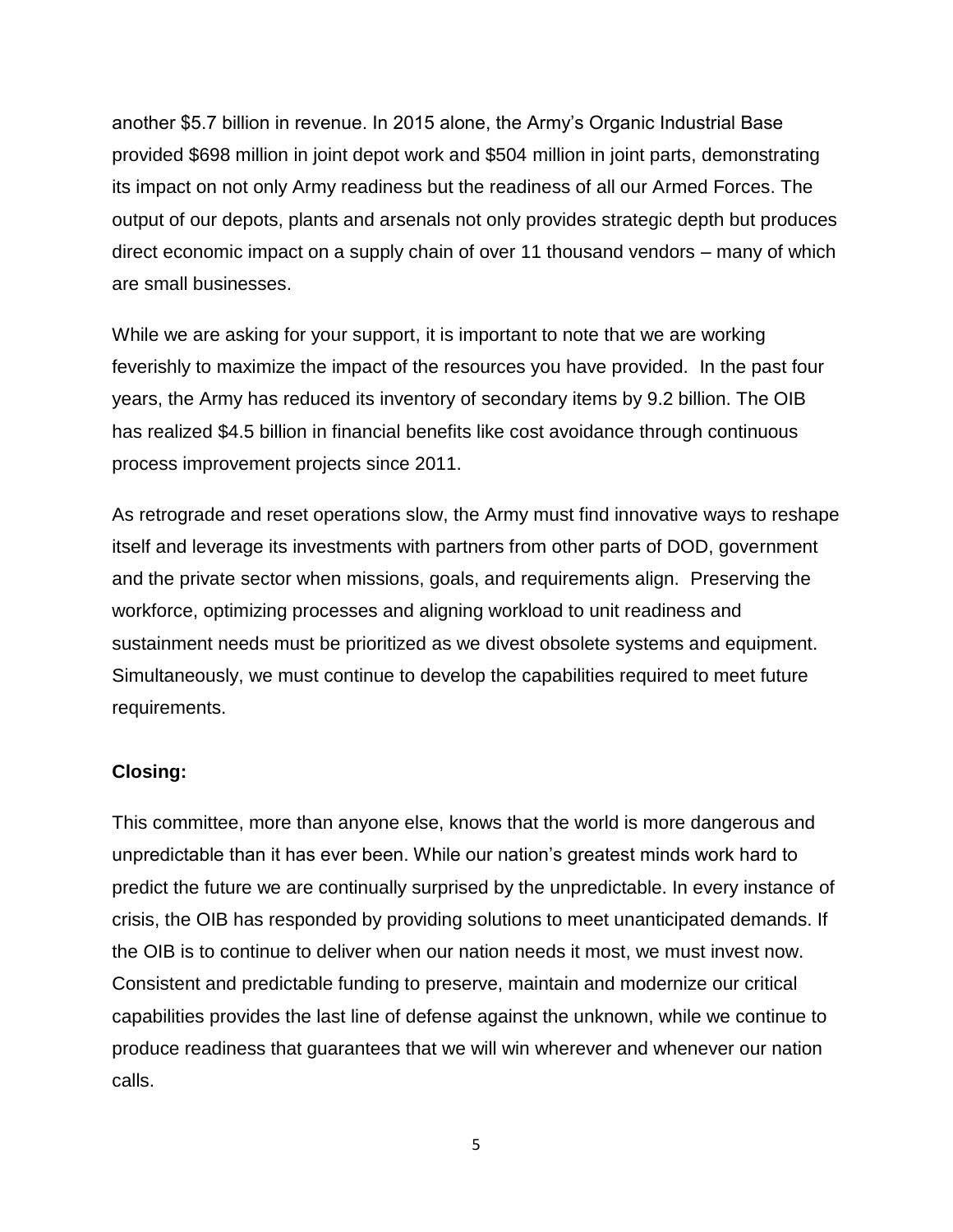I would like to thank each distinguished member of the Committee for allowing me to offer this testimony today. Your continued steadfast support enables us to maintain and modernize the OIB, and simultaneously preserve and develop the workforce required to provide value to our nation in the form of future readiness and deterrence.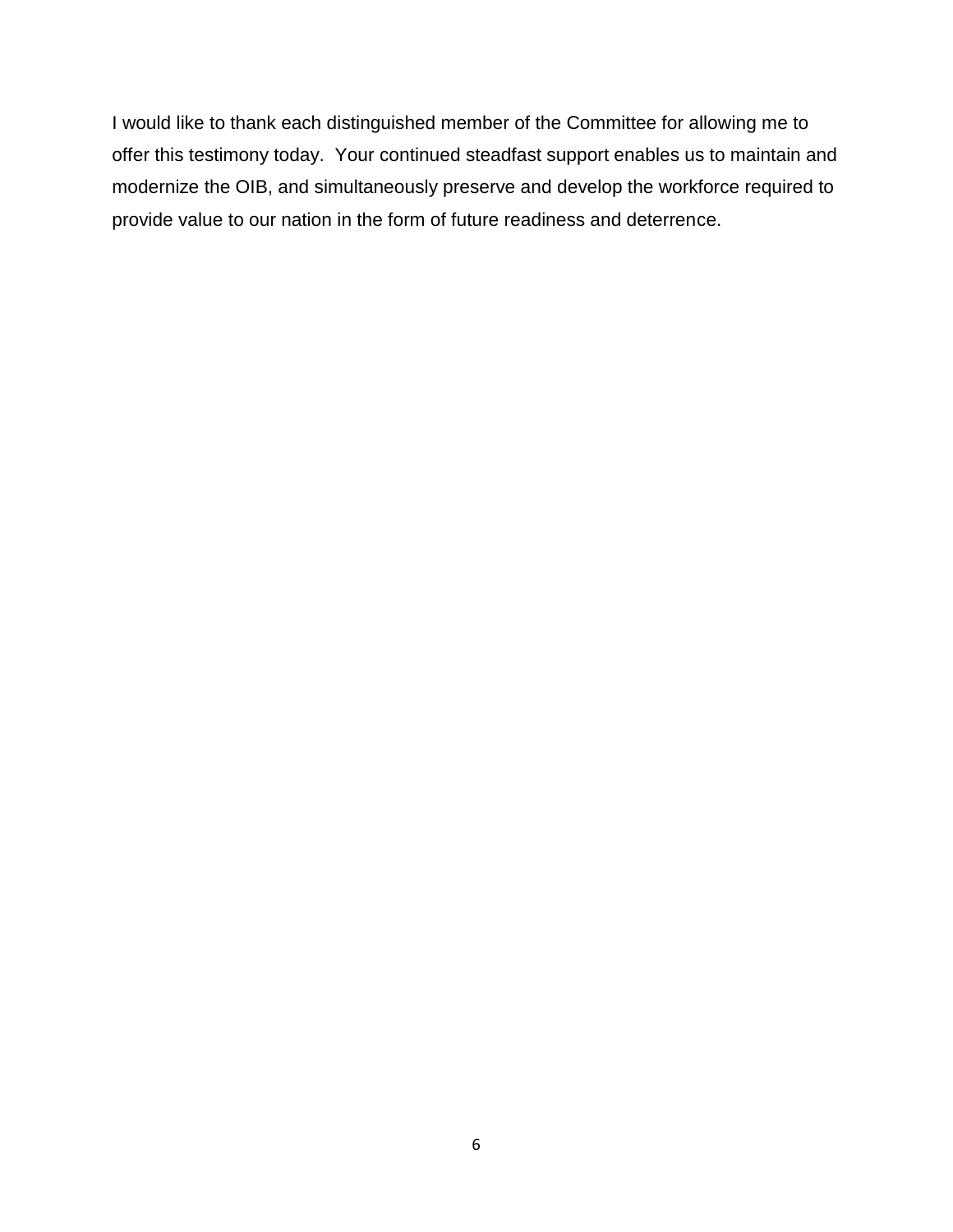NOT FOR PUBLICATION UNTIL RELEASED BY THE HOUSE ARMED SERVICES COMMITTEE

# STATEMENT OF

# <span id="page-8-0"></span>VICE ADMIRAL PAUL A. GROSKLAGS COMMANDER, NAVAL AIR SYSTEMS COMMAND

# AND

# VICE ADMIRAL THOMAS J. MOORE COMMANDER, NAVAL SEA SYSTEMS COMMAND

# BEFORE THE

# SUBCOMMITTEE ON READINESS AND MANAGEMENT SUPPORT

# OF THE

# SENATE ARMED SERVICES COMMITTEE

# ON

# DEPOTS, SHIPYARDS, ARSENALS AND AMMO PLANTS

MARCH 29, 2017

NOT FOR PUBLICATION UNTIL RELEASED BY THE HOUSE ARMED SERVICES COMMITTEE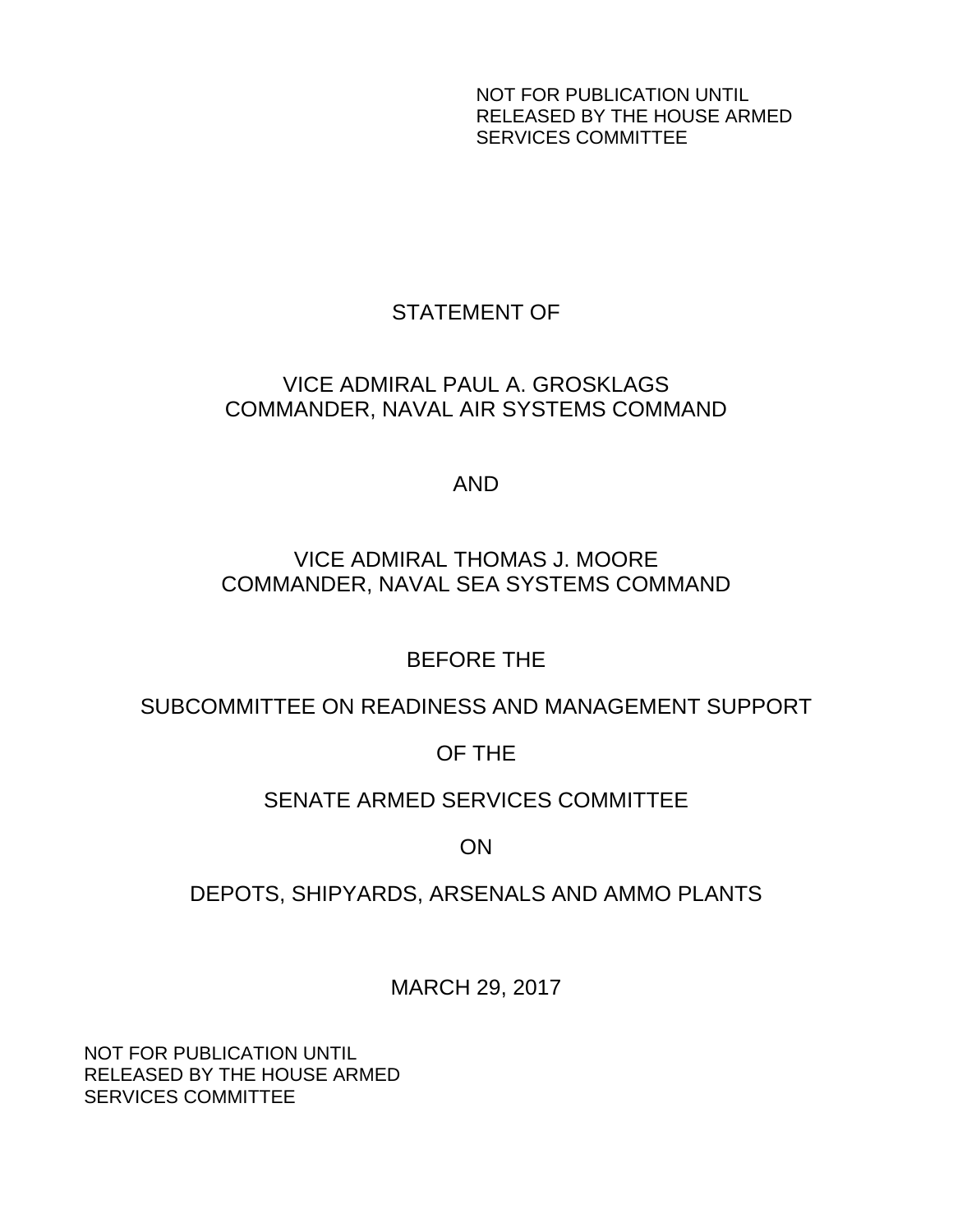Mr. Chairman, Ranking Member Kaine, and distinguished members of the Sub-Committee, we appreciate the opportunity to testify on the current state of Navy readiness and the challenges we face today and in the future.

Before we discuss Navy's readiness challenges and our plans to address them, it is important to understand our present situation. Globally present and modern, our Navy provides timely, agile, and effective options to national leaders as they seek to advance American security and prosperity. Today, however, the ongoing demand for naval forces continues to grow, which will require the Navy to continue to make tough choices. In the classic trade space for any service (readiness, modernization and force structure), readiness has become the bill payer in an increasingly complex and fast-paced security environment. To address these realities, the Navy has identified investments to restore the readiness of the fleet today to shore up what we have. At the same time, we cannot restore the fleet to full health without also updating our platforms and weapons to better address current and future threats, and evaluating the right size of the Navy so that it can sustain the tempo of operations that has become the norm. The Navy is actively working on plans for the future fleet with Secretary Mattis and his team, and we look forward to discussing those plans with you when they are approved.

To characterize where we are today, we would say it's a tale of two navies. As we travel to see our sailors in the United States and overseas, it is clear to me that our deployed units are operationally ready to respond to any challenge. They understand their role in our nation's security and the security of our allies, and they have the training and resources they need to win any fight that might arise. Unfortunately, our visits to units and installations back home in the United States paint a different picture. As our Sailors and Navy civilians, who are just as committed as their colleagues afloat, prepare to ensure our next ships and aircraft squadrons deploy with all that they need, the strain is significant and growing. For a variety of reasons, our shipyards and aviation depots are struggling to get our ships and airplanes through maintenance periods on time. In turn, these delays directly impact the time Sailors have to train and hone their skills prior to deployment. These challenges are further exacerbated by low stocks of critical parts and fleet-wide shortfalls in ordnance, and an aging shore infrastructure. So while our first team on deployment is ready, our bench – the depth of our forces at home – is thin. It has become clear to us that the Navy's overall readiness has reached its lowest level in many years.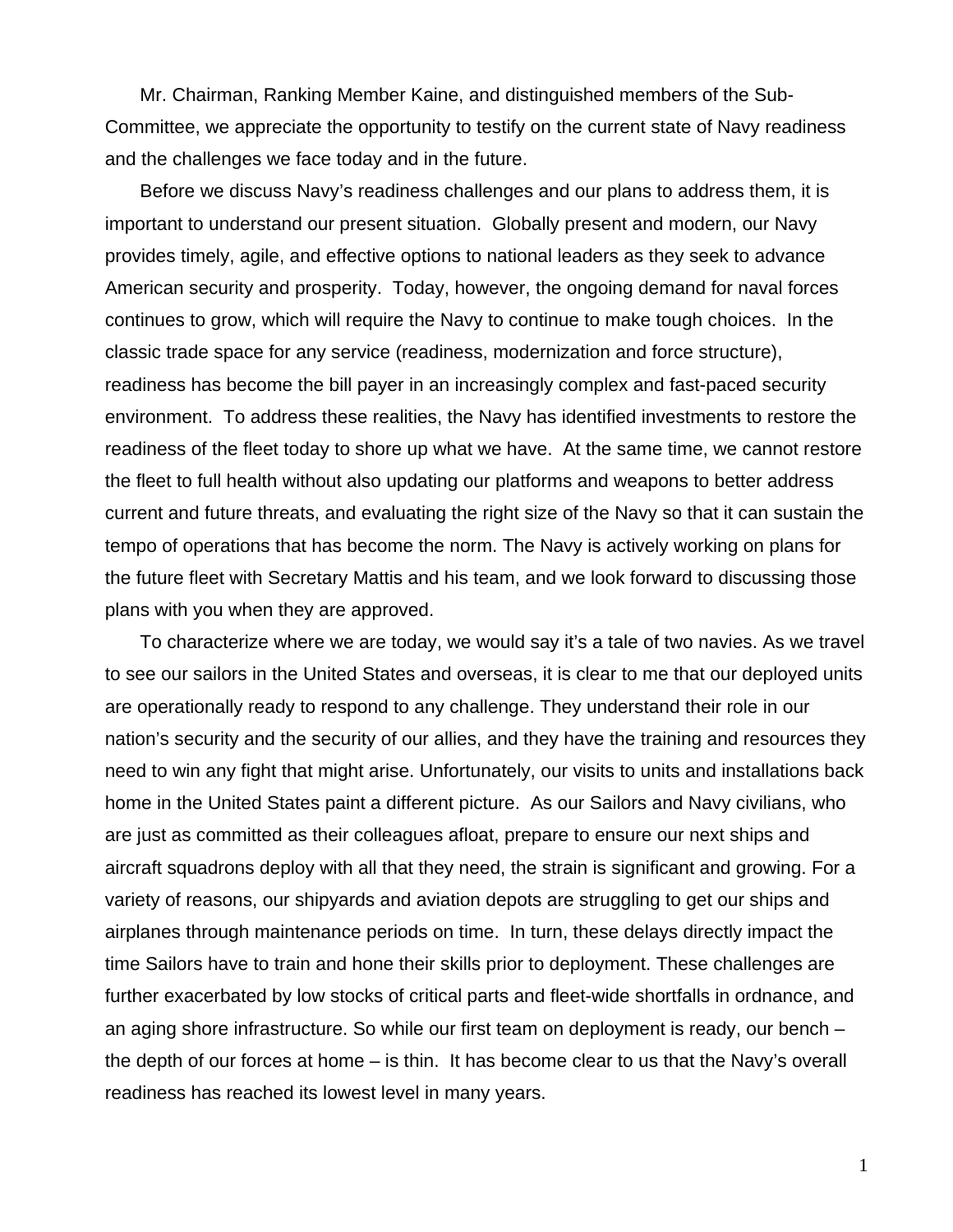There are three main drivers of our readiness problems: 1) persistent, high operational demand for naval forces; 2) funding reductions; and 3) consistent uncertainty about when those reduced budgets will be approved.

The operational demand for our Navy continues to be high, while the fleet has gotten smaller. Between 2001 and 2015, the Navy was able to keep an average of 100 ships at sea each day, despite a 14 percent decrease in the size of the battle force. The Navy is smaller today than it has been in the last 99 years. Maintaining these deployment levels as ships have been retired has taken a significant toll on our Sailors and their families, as well as on our equipment.

The second factor degrading Navy readiness is the result of several years of constrained funding levels for our major readiness accounts, largely due to fiscal pressures imposed by the Budget Control Act of 2011. Although the Bipartisan Budget Act of 2015 provided temporary relief, in FY 2017 the Navy budget was \$5 billion lower than in FY 2016. This major reduction drove very hard choices, including the difficult decision to reduce readiness accounts by over \$2 billion this year.

The third primary driver of reduced readiness is the inefficiency imposed by the uncertainty around when budgets will actually be approved. The inability to adjust funding levels as planned, or to commit to longer-term contracts, creates additional work and drives up costs. This results in even less capability for any given dollar we invest, and represents yet another tax on our readiness. We are paying more money and spending more time to maintain a less capable Navy.

We have testified before about the maintenance and training backlogs that result from high operational tempo, and how addressing those backlogs has been further set back by budget cuts and fiscal uncertainty. Our attempts to restore stability and predictability to our deployment cycles have been challenged both by constrained funding levels and by operational demands that remain unabated.

Although we remain committed to return to a seven month deployment cycle as the norm, the need to support the fight against ISIS in 2016 led us to extend the deployments of the *Harry S Truman* and *Theodore Roosevelt* Carrier Strike Groups to eight and eight and a half months, respectively. Similar extensions apply to the Amphibious Ready Groups which support Marine Expeditionary Units. This collective pace of operations has increased wear and tear on ships, aircraft and crews and, adding to the downward readiness spiral, has decreased the time available for maintenance and modernization. Deferred maintenance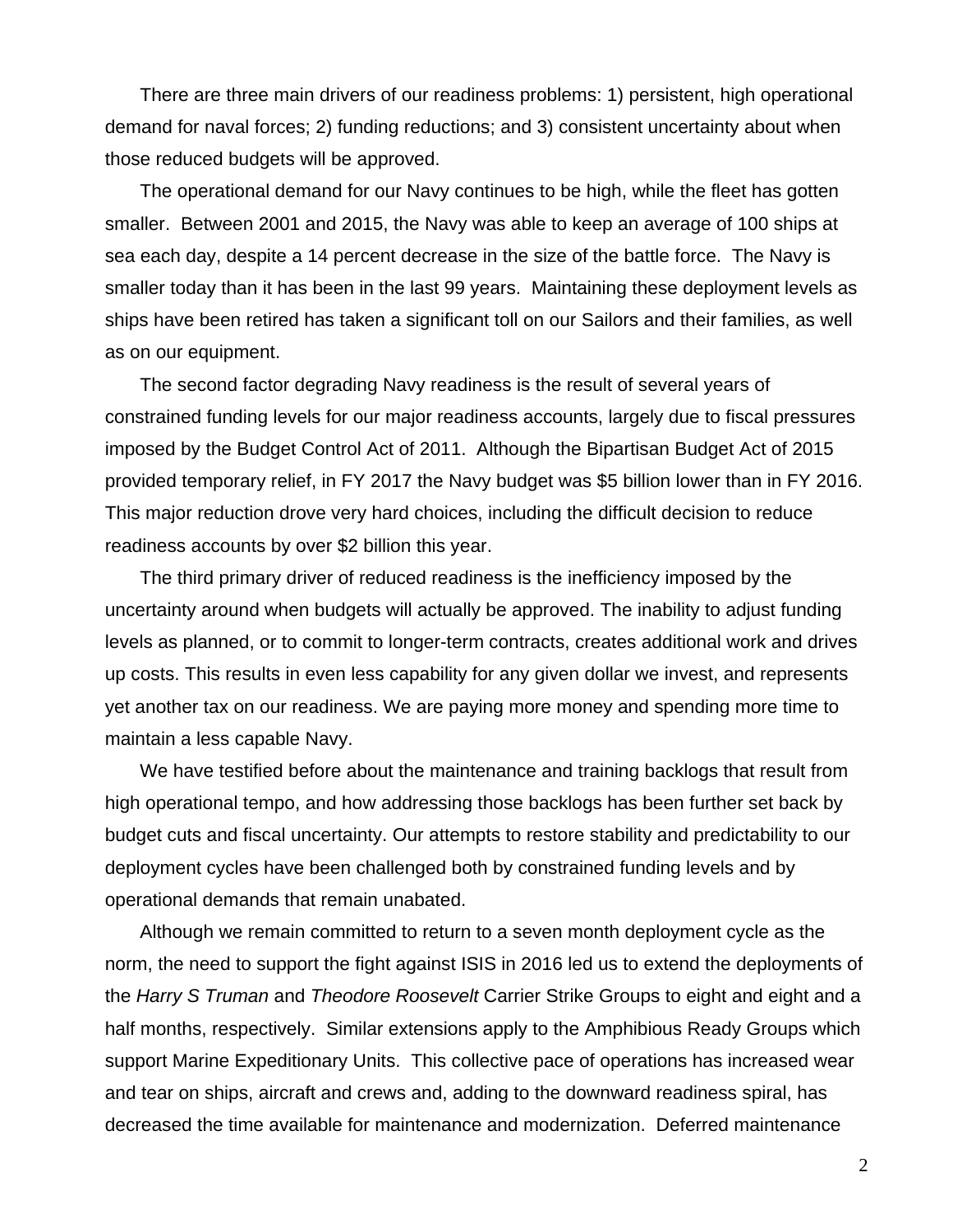has led to equipment failures, and to larger-than-projected work packages for our shipyards and aviation depots. This has forced us to remove ships and aircraft from service for extended periods, which in turn increases the tempo for the rest of the fleet, which causes the fleets to utilize their ships and airframes at higher-than-projected rates, which increases the maintenance work, which adds to the backlogs, and so on.

Reversing this vicious cycle and restoring the short-term readiness of the fleet will require sufficient and predictable funding. This funding would allow our pilots to fly the hours they need to remain proficient, and ensure that we can conduct the required maintenance on our ships. It would also enable the Navy to restore stocks of necessary parts, getting more ships to sea and better preparing them to stay deployed as required.

#### Naval Shipyards

One of the key components of Navy readiness for our public and private repair shipyards is our ability to effectively plan and execute maintenance on ships and submarines. This is reflected in the Navy's Optimized Fleet Response Plan (OFRP), which places maintenance at the beginning of the OFRP cycle in recognition of the fact that our deployed readiness is dependent on our ability to complete the required maintenance on time and on schedule before ships enter their training and deployment cycle. As the Vice Chief of Naval Operations testified last month, our shipyards are struggling to deliver ships out of availabilities on time and back to the Fleet. When we do not get it right it strains our ability to train and deploy our forces

Naval Sea Systems Command's number one priority is the on-time delivery of ships and submarines to the Fleet. At any given time, about one-third of the Navy's Fleet is undergoing either a major depot maintenance availability in one of our four Naval Shipyards and private sector surface ship repair shipyards or conducting pier side intermediate maintenance. Regardless of where the work is taking place, NAVSEA is working every day to improve maintenance throughput so that our warfighters have the platforms and weapon systems they need to defend our nation.

Our long term success in delivering ships and submarines out of maintenance on time depends on three important elements: determining the full maintenance requirement, aligning the maintenance budget to this requirement so we can match the capacity in our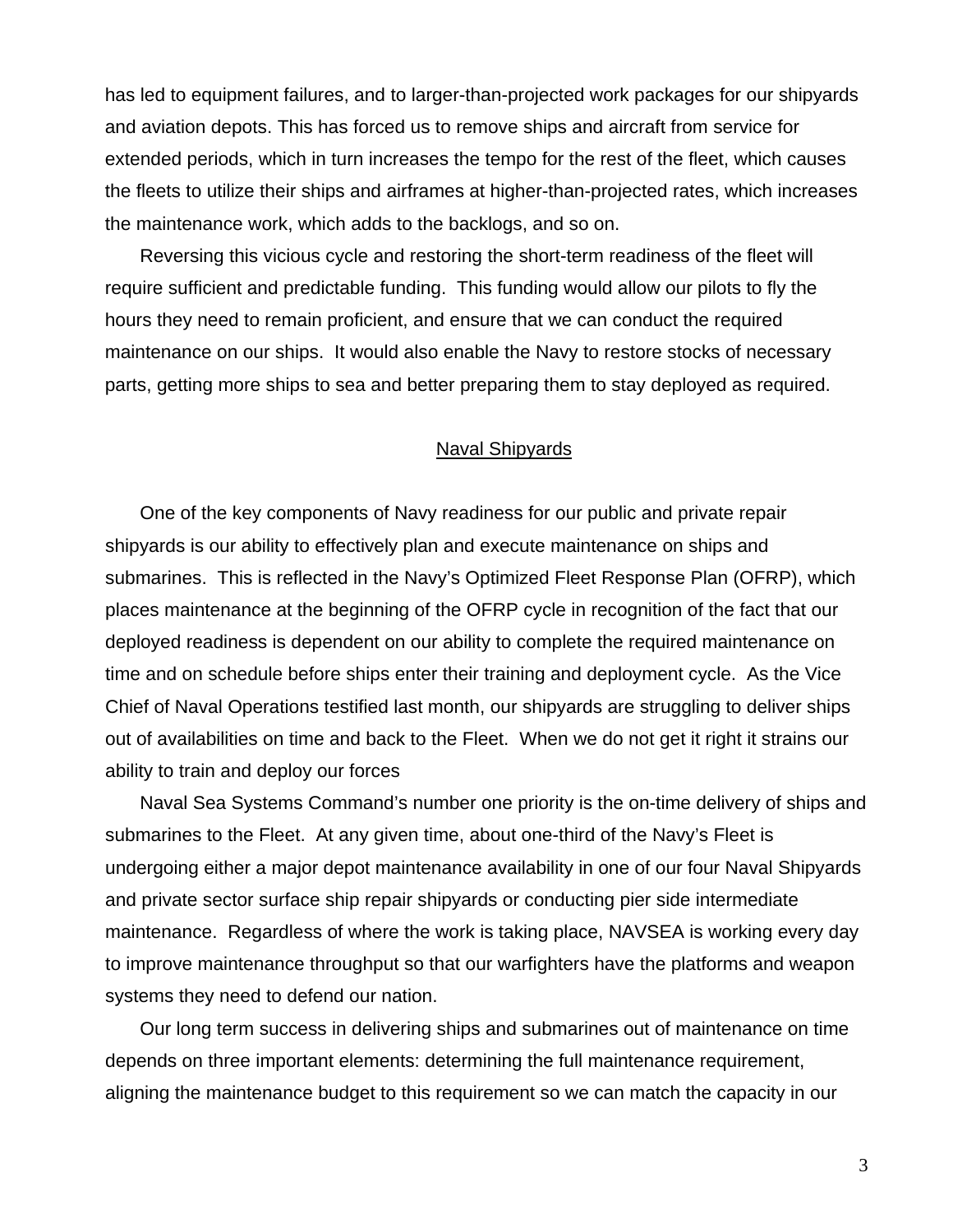shipyards to the workload, and improving the overall productivity of our maintenance workforce through improved training, processes, tools and infrastructure.

Long-term continuing resolutions, as we have seen over the past eight years, coupled with a constrained budget environment have exacerbated our ability to effectively plan and execute ship maintenance. Receiving the complete budget mid-way through the year leads to significant inefficiencies, such as delays in material and parts procurement for future availabilities, and results in significant missed opportunities in the year of execution. A stable, predictive funding environment is imperative to support the effective planning and preparations for both current and future maintenance requirements.

The high operational tempo in the post 9/11 era combined with reduced readiness funding and consistent uncertainty about when these reduced budgets will be approved have created a large maintenance mismatch between the capacity in our public shipyards and the required work. This has resulted in a large maintenance backlog which has grown from 4.7 million man-days to 5.3 million man-days between 2011 and 2017. Today, despite hiring 16,500 new workers since 2012, Naval Shipyards are more than 2,000 people short of the capacity required to execute the projected workload, stabilize the growth in the maintenance backlog and eventually eliminate that backlog. This shortfall, coupled with reduced workforce experience levels (about 50 percent of the workforce has less than five years of experience) and shipyard productivity issues have impacted Fleet readiness through the late delivery of ships and submarines. The capacity limitations and the overall priority of work toward our Ballistic Missile Submarines (SSBNs) and Aircraft Carriers (CVN) have resulted in our Attack Submarines (SSNs) absorbing much of the burden, causing several submarine availabilities that were originally scheduled to last between 22 and 25 months to require 45 months or more to complete. These delays not only remove the submarines from the Fleet for extended periods of time, but also have an impact on the crews' training and morale. This situation reached a boiling point this past summer when in order to balance the workload, the Navy decided to defer a scheduled maintenance availability on the USS BOISE (SSN 764) that will effectively take her off line until 2020 or later. Although the Navy has not made a final decision on BOISE, she will likely be contracted to the private sector at additional cost to the Navy in 2019.

The Naval Shipyards have seen a large influx of new hires over the past five years. As of today, half of my public shipyard workers have less than five years' experience. With further growth anticipated in the coming years, we are taking steps to accelerate the training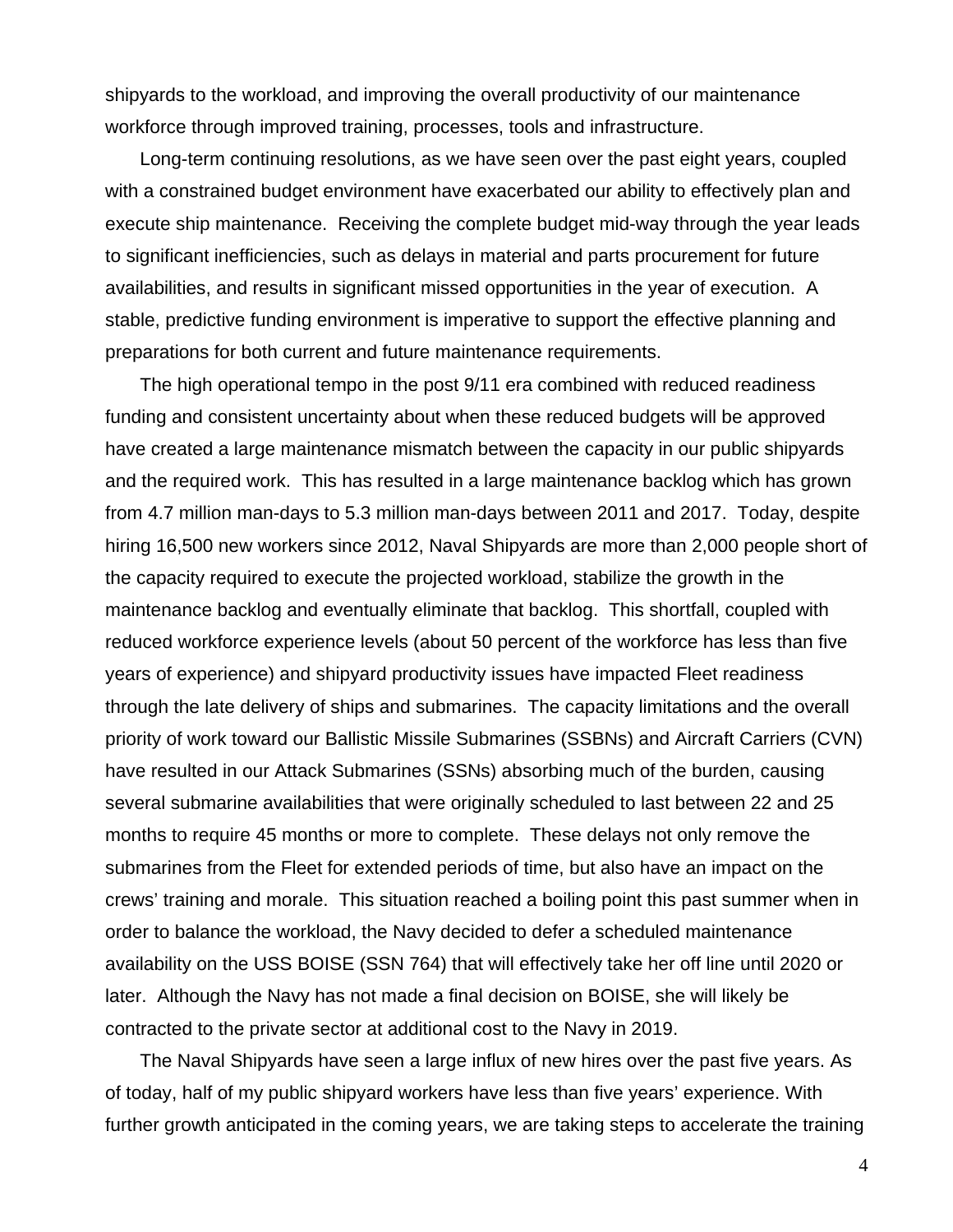process. For example, all Naval Shipyards have implemented, and are expanding the use of, Learning Centers with realistic mockups in a "safe-to-learn" environment. New employees are now able to support shipyard-unique work within one to four months of being hired, rather than one to two years under traditional training methods.

In addition to hiring enough people to execute the workload, we must also invest in our Naval Shipyard infrastructure. Many of our Naval Shipyards have buildings and equipment that are degraded or obsolete. With today's exceptionally complicated ships and systems, we are finding that our infrastructure does not meet the needs of a modern day repair facility. NAVSEA has identified future facility modernization and improvements required to support newer classes of ships, including the VIRGINIA- and COLUMBIA-Class submarines and GERALD R. FORD-Class aircraft carriers. The Naval Shipyards' outdated Information Technology and Cybersecurity departments are also a critical component of this effort.

The challenges faced by the private sector yards that perform maintenance on our surface ships are very similar to our Naval Shipyards. They, even more than the Naval Shipyards, are impacted by the uncertainty around when budgets will actually be approved. Despite these challenges, we have seen improvements in private sector maintenance. We are driving stability into our processes by working with third-party planners to increase our ability to conduct advanced planning, and the shift to competitively awarded fixed-price contracts has reduced cost and added discipline to the process that has limited growth and improved on-time performance by 40 percent since 2014.

Although we face many challenges, they are not insurmountable. Years of sustained deployments and uncertain funding have created a readiness debt that we must begin to address today. In our Naval Shipyards and private sector, that begins with defining the full maintenance requirement, matching the budget to that requirement, ensuring the capacity to perform work matches the workload, and improving the productivity of our workforce. We can and we must tackle each of these issues today and sustain that focus into the future. Only then will we provide the readiness required of our Navy today and into the future.

## Naval Aviation Fleet Readiness Centers

The Navy and Marine Corps are addressing Naval Aviation readiness through seven inter-related Lines of Effort (LOE) – (1) Fleet Readiness Center (FRC) Capability and Capacity, (2) Depot-level In Service Repair of aircraft, (3) FRC Supply and Component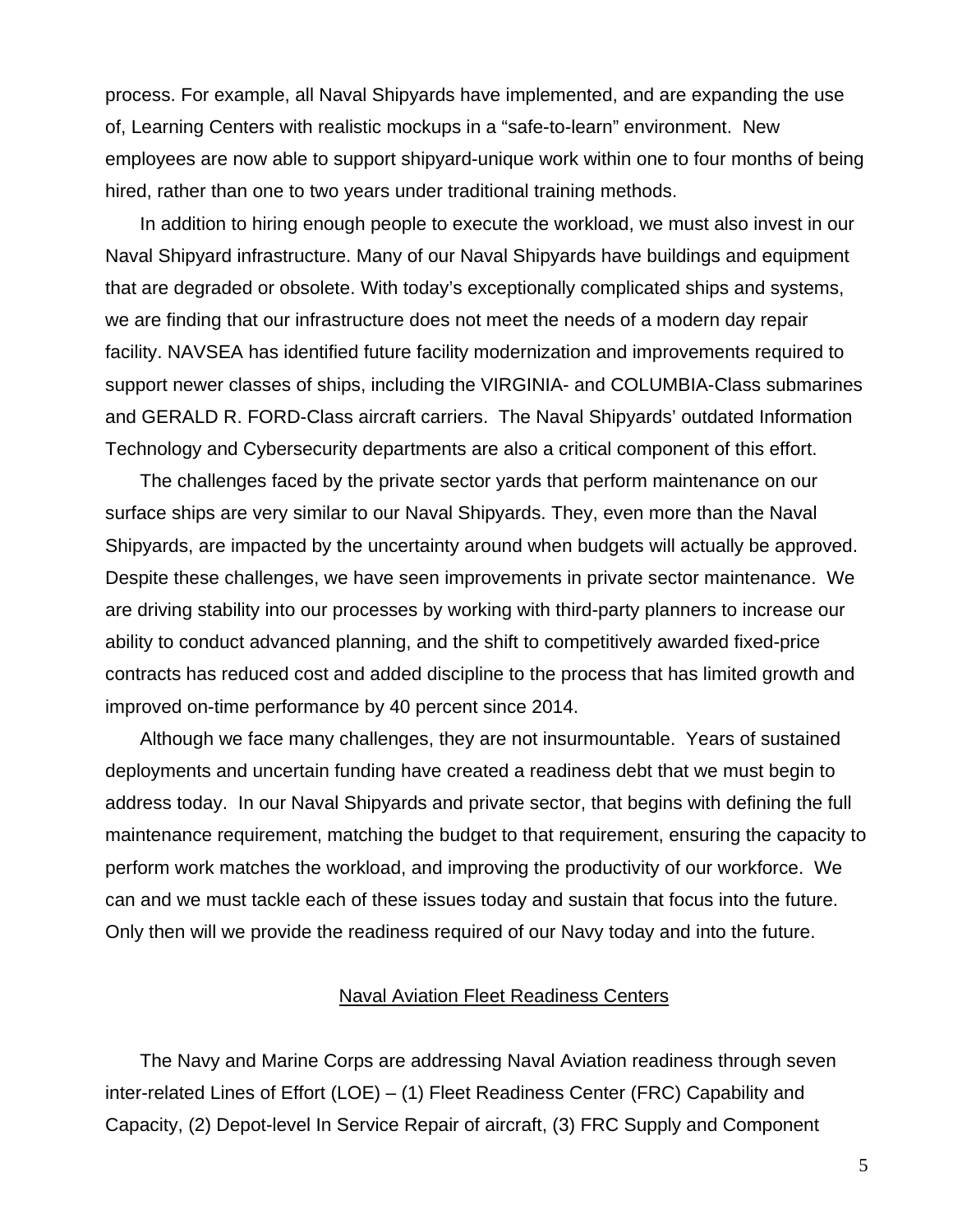Repair, (4) Aircraft Utilization, (5) Aircraft Material Condition, (6) Flight Line Supply, and (7) Flight Line Maintenance.

Sustained improvement in the readiness of our Naval Aviation forces requires successful execution of multiple ongoing activities across each of these LOEs.

Full and predictable resourcing of these readiness improvement LOEs is essential to rebuilding Naval Aviation readiness to the level required to support COCOM mission execution objectives.

Specifically, we must maintain a focus on (1) investment in the facilities and workforce at our FRCs, (2) achieving full funding of our "enabler" sustainment accounts (listed at end of this statement), and (3) maximizing funding for supply support.

Naval Aviation's FRCs execute Maintenance, Repair and Overhaul (MRO) activities for a broad range of Aircraft, Engines, Components and Support Equipment (SE) – providing these products directly to our Sailors and Marines in support of mission readiness. The capability and capacity of our FRCs are still recovering from prior years of limited sustainment account funding, and effects of FY13 sequestration driven furloughs and associated hiring freeze. While working to regain previous levels of output on all product lines, meeting production throughput requirements remains challenged by an increased workload demand driven by the degraded material condition of inducted aircraft and components resulting from 16 years of war-time activity combined with the effects of extending aircraft service lives.

To increase production output by reducing turn-around-time, our FRCs are implementing continuous process improvement initiatives, including best commercial practices such as Critical Chain Project Management, across all of our aircraft and component production lines.

In FY17 our FRCs are increasing their workforce size as a continuation of recovery from FY13 reductions and in direct response to increased aircraft and component workload. Approved exemptions to the current hiring freeze for depot artisan and production support personnel is enabling us to continue hiring; however, normal workforce attrition, regional competition with industry, and regional economic conditions combine to challenge our hiring plans in some locations.

Two issues that will continue to negatively impact our ability to meet current and future FRC workload demand are (1) aging facilities and support equipment, and (2) predictability of funding. Accurate planning of FRC workload requirements 12-24 months in advance is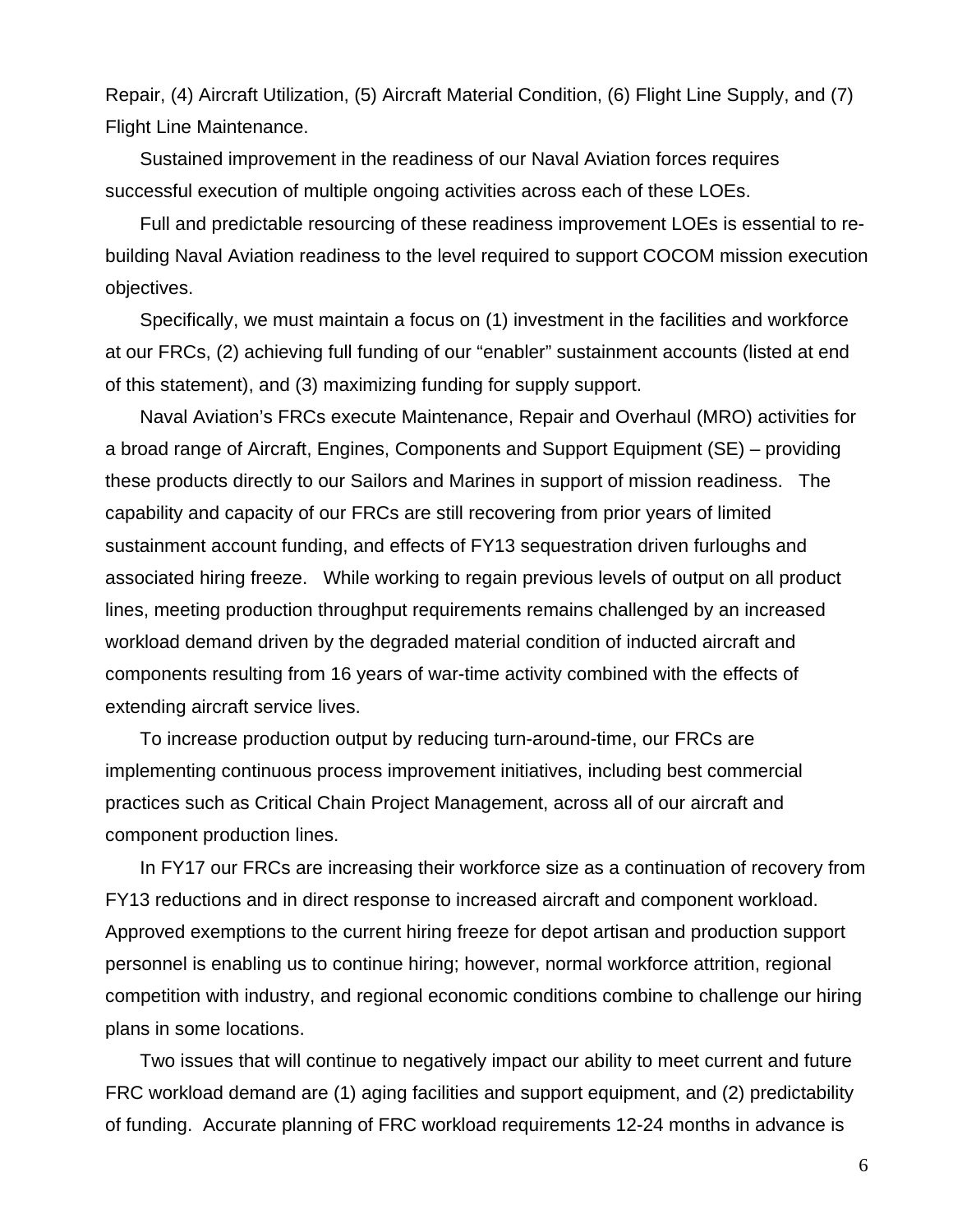critical to ensuring we have the right people, facilities, and tooling in place when an aircraft or component enters the MRO process. The long term continuing resolutions we have faced in recent years, particularly when already operating in a very constrained funding environment, directly impact our ability to effectively plan, and then efficiently execute, aircraft and component repair schedules.

Creating a path to full resourcing of those accounts which support FRC production and overall aircraft readiness on the flight line is critical. These accounts support activities ranging from procurement of new and repaired spare parts to maintaining the currency of technical and repair manuals used in the FRCs and on the flight line. As we have painfully experienced over the last 5-7 years, being underfunded and "unbalanced" in these accounts has resulted in significantly decreased flight line readiness.

The maintenance, engineering, and logistics professionals working at our FRCs and supporting sustainment efforts across Naval Aviation, including our Sailors and Marines on the flight line, continue to do an amazing job of optimizing readiness within the constraints of aging equipment, increasing demand, and constrained / uncertain resources. We look forward to working with Congress to remove barriers to their success.

#### *Naval Aviation Sustainment Accounts*

*Flying Hour Program (1A1A/1A2A) – Aviation Depot Level Repairables, consumables, fuel* 

*Air Systems Support (1A4N) – Engineering Investigations, tech pub updates, maintenance planning, Reliability Centered Maintenance, Bill of Material updates, etc* 

*Aircraft Depot Maintenance (1A5A) – Scheduled aircraft, engine, component repairs; In-Service Repairs* 

*Aircraft Depot Operations (1A6A) – Cost Reduction Initiatives, Preservation Aviation Logistics (1A9A) – Performance Based Logistics / Contractor Logistics Services for F-35, V-22, E-6, KC-130* 

*Technical Data and Engineering Services (1A3A) – Field tech reps, Maintenance Readiness Teams* 

*Equipment Maintenance (1C7C) – Support equipment rework, calibration of test equipment* 

*Aviation Spares (APN-6) – Procurement of interim and outfitting spares*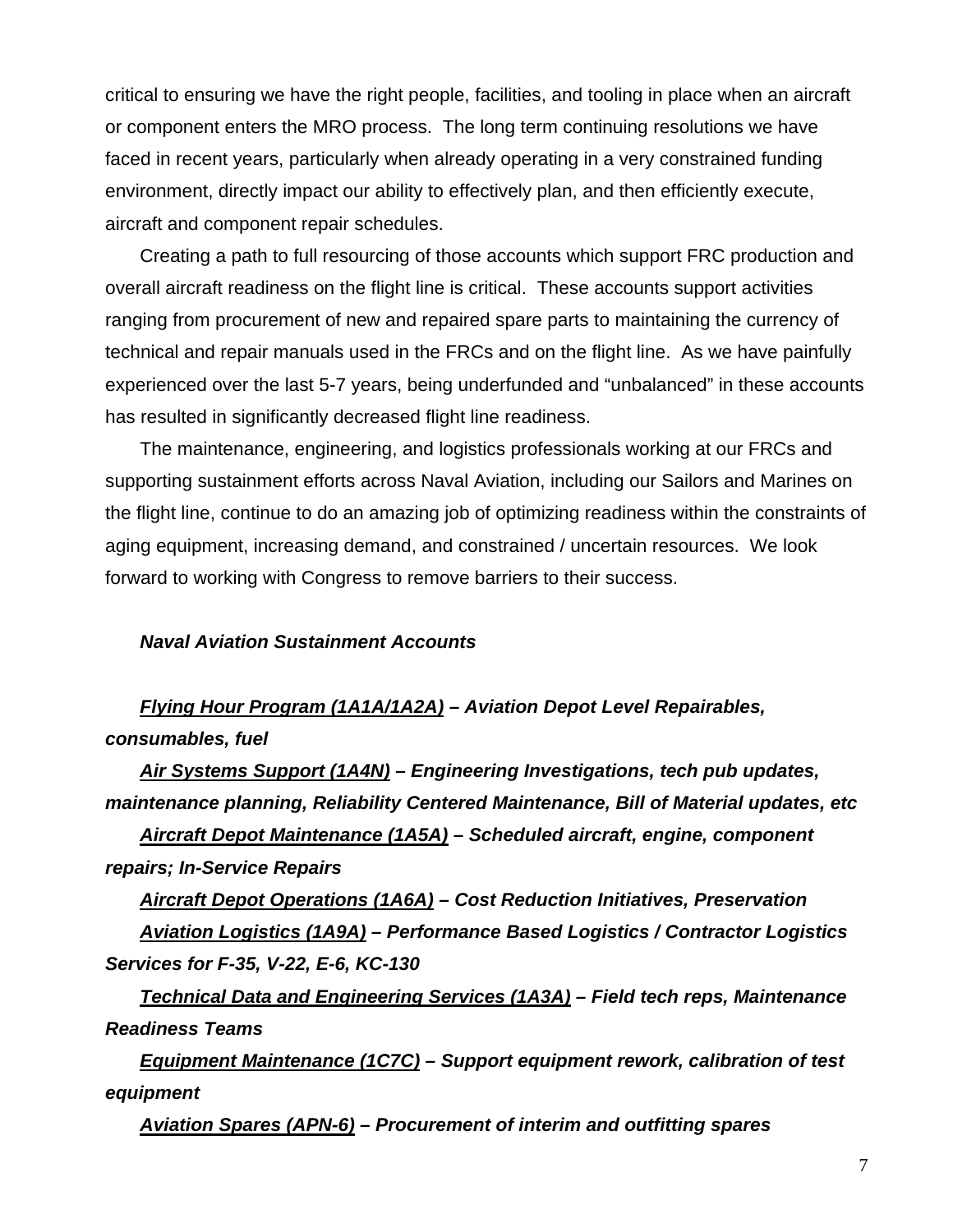# STATEMENT OF

## <span id="page-16-0"></span>LIEUTENANT GENERAL MICHAEL G. DANA

## DEPUTY COMMANDANT, INSTALLATIONS AND LOGISTICS

## HEADQUARTERS, UNITED STATES MARINE CORPS

## BEFORE THE

## SUBCOMMITTEE ON READINESS AND MANAGEMENT SUPPORT

## OF THE

#### SENATE ARMED SERVICES COMMITTEE

ON

# DEFENSE WARFIGHTER READINESS

ON

## 29 MARCH 2017

NOT FOR PUBLICATION UNTIL RELEASED BY THE SENATE ARMED SERVICES COMMITTEE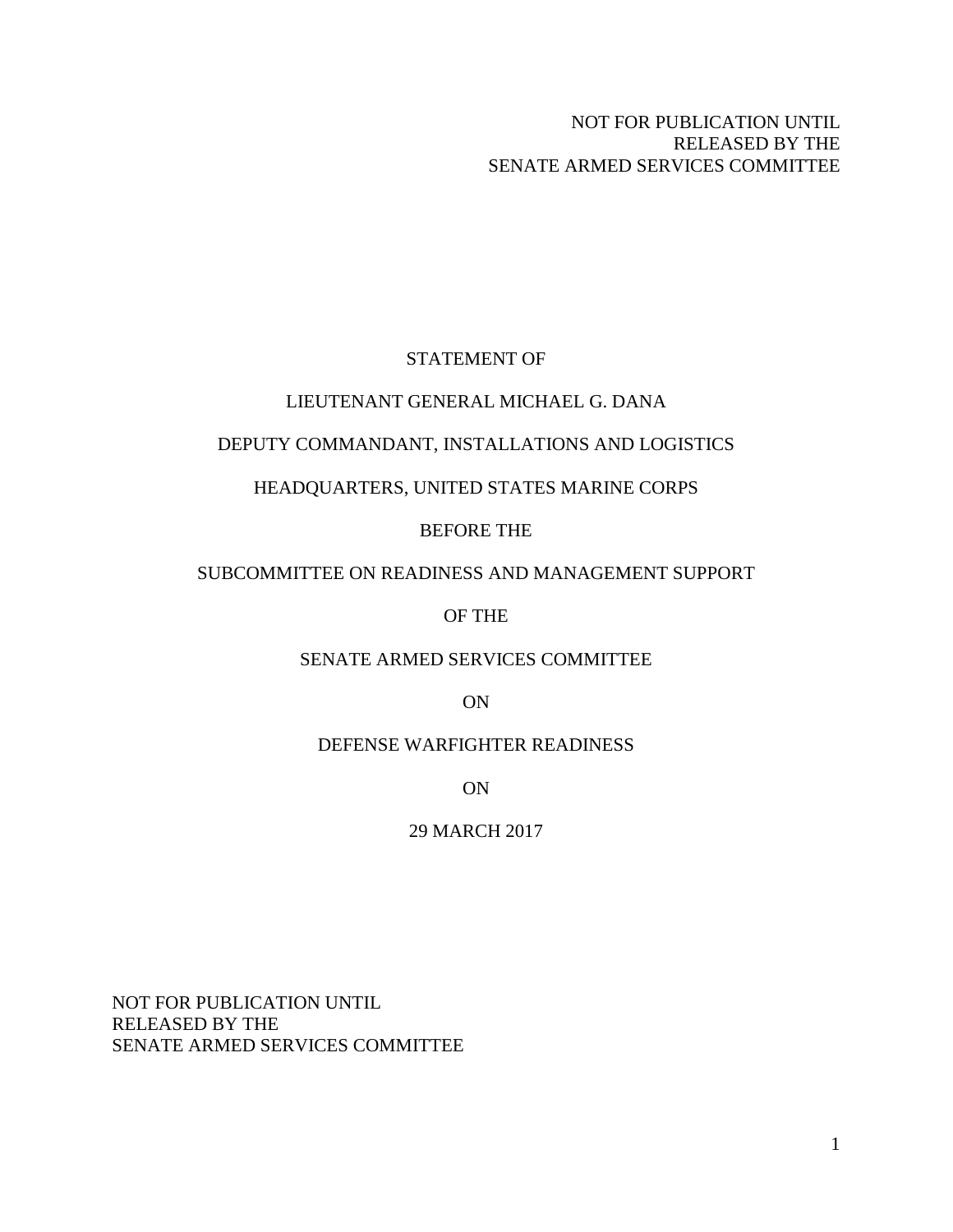Lieutenant General Michael G. Dana Deputy Commandant, Installations and Logistics

Lieutenant General Dana was promoted to his current rank and assumed his duties as Deputy Commandant for Installations and Logistics in September 2015.

Lieutenant General Dana was commissioned a Second Lieutenant in June of 1982 following graduation from Union College in Schenectady, New York.

From 1983-1986, Lieutenant General Dana was assigned to 2nd Tank Battalion, deploying with Battalion Landing Team 1/8 to the Mediterranean. In 1986 he was assigned as the Combat Cargo Officer aboard USS Duluth (LPD-6), deploying to the Western Pacific with Battalion Landing Team 1/9 embarked.

From 1988-1991, Lieutenant General Dana served as the Logistics Officer for Battalion Landing Team 3/1 and as a company commander and S-3 with 1st Landing Support Battalion from 1992- 1994 (Desert Storm/Operation Restore Hope). From 1996- 1999 he served with the Standing Joint Task Force at Camp Lejeune, as an ISAF Plans Officer in the Former Republic of Yugoslavia and as the II MEF G-4 Operations Officer. After a tour with MAWTS-1, Lieutenant General Dana commanded MWSS-371 from 2000-2002.

From 2003-2005 he was assigned to III MEF, serving as the G-7/3D MEB Chief of Staff, III MEF Deputy G-3, and OIC of the MARCENT Coordination Element at Camp Arifjan, Kuwait.

From 2005-2007, Lieutenant General Dana commanded MWSG-37, including a deployment to Iraq from 2006- 2007. From 2010-2012 Lieutenant General Dana served as the Commanding General, 2d Marine Logistics Group, including a deployment to Afghanistan from 2011- 2012. He was then assigned as the Assistant Deputy Commandant for Logistics (LP) until October 2012.

Joint assignments include service with EUCOM, NORTHCOM and, most recently, PACOM. Lieutenant General Dana is a graduate of Amphibious Warfare School, Marine Corps Command and Staff College, School of Advanced Warfighting and the Naval War College.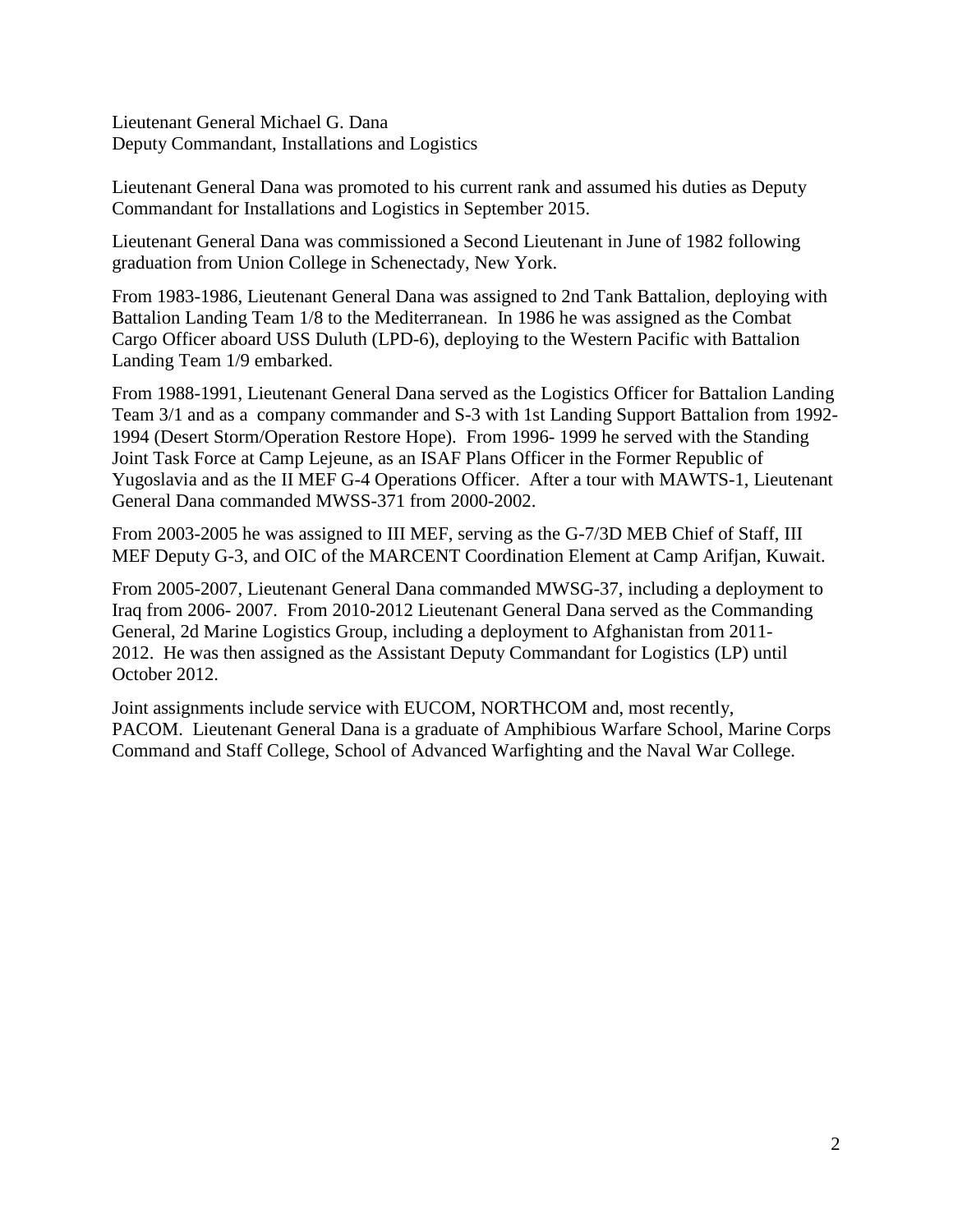#### **INTRODUCTION**

Chairman Inhofe, Ranking Member Kaine and distinguished members of the Senate Armed Services Subcommittee on Readiness, thank you for the opportunity to appear today and to report on the readiness of your United States Marine Corps.

I have the privilege to lead an Installations & Logistics (I&L) team that delivers the installations, logistics, and ground equipment readiness that ensures the Marine Corps remains capable of "Making Marines and Winning our Nation's Battles". We are grateful for the continued support of Congress and of this subcommittee for your appreciation of this pivotal role to our nation's defense and in ensuring we remain ready when the nation is least ready.

#### **YOUR MARINE CORPS TODAY**

Today, your Marine Corps continues to operate at the same tempo as it has over the past 15 years. With a dynamic and complex operating environment, the Joint Force requires and actively employs our expeditionary capabilities. During the past year, your Marines executed approximately 185 operations, 140 security cooperation events with our partners and allies, and participated in 65 major exercises. Nearly 23,000 Marines remain stationed or deployed west of the International Date Line to maintain regional stability and deterrence in the Indo-Asia-Pacific region. Our Marine Expeditionary Units (MEUs) support the joint force by executing counterterrorism (CT) operations in Iraq and North Africa, providing humanitarian assistance and disaster relief (HA/DR) support in Japan and Haiti, and remain forward deployed to respond to crises and emerging threats.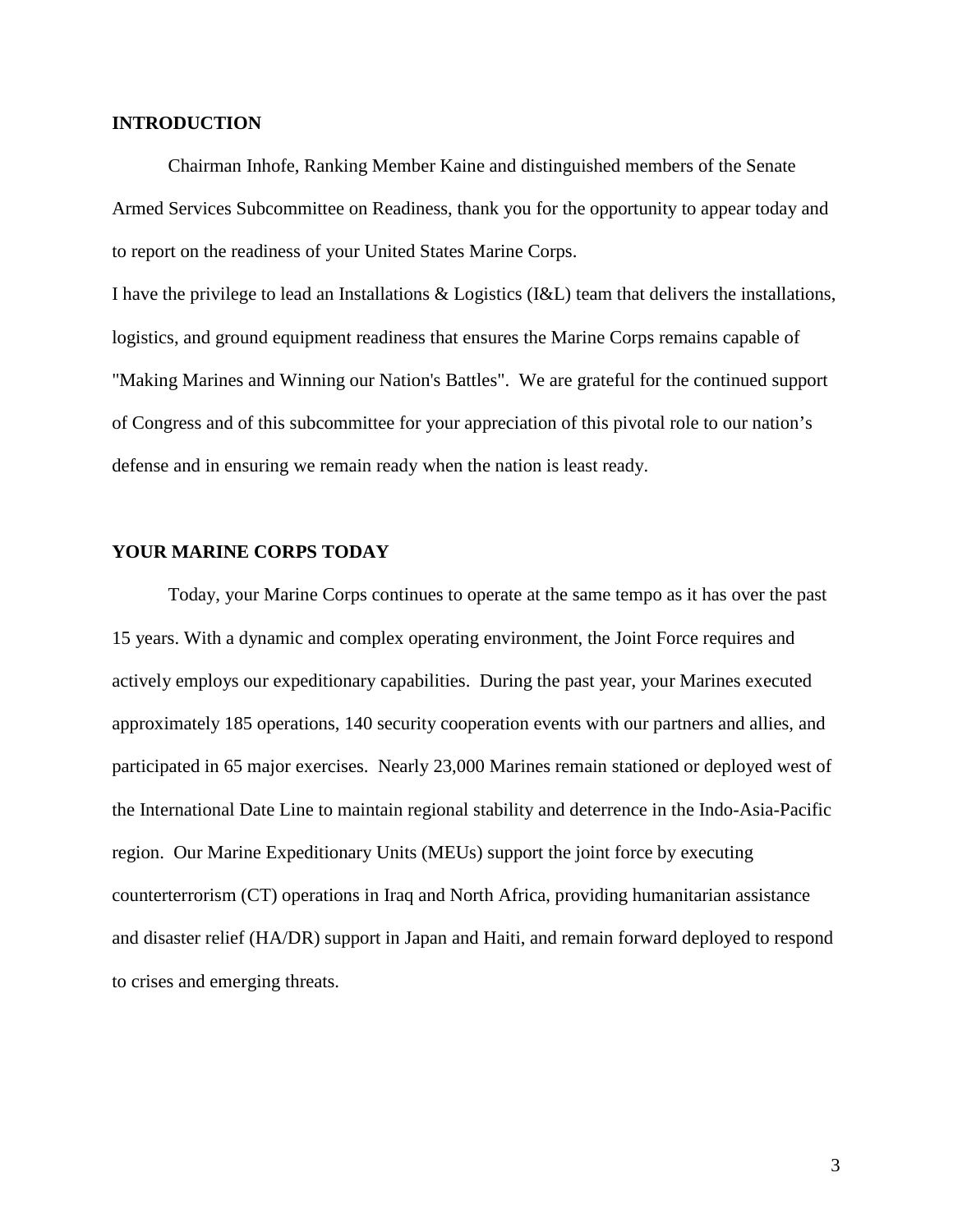#### **MARINE CORPS RISK**

As we operate around the globe today, fiscal constraints and instability have impacted our readiness. As resources have diminished, the Marine Corps has protected the near-term readiness of its deployed and next-to-deploy units in order to meet its operational commitments. Since the conclusion of OIF and OEF, the Marine Corps has not had the benefit of an "inter-war" period to reconstitute and modernize our force. Fifteen years of continuous combat has placed tremendous stress on the force, our Installations, our equipment, and our readiness.

#### **INSTALLATION AND LOGISTICS OVERVIEW**

In support of Marine Corps operations, our bases and stations are collectively the "launching pad" that produces and deploys ready, trained forces. Further, our enterprise ground equipment management efforts provide an end-to-end, total life cycle process to account for and maintain-sustain our gear to ensure a high state of readiness.

In terms of total Marine Corps Force serviced on our Installations, there are over 180,000 Marines, 176,000 Dependents, 29,000 Civilians, and 140,000 Retirees. The support ranges from 23,000 housing units, 600 barracks, 56 fitness centers, 43 child development centers, 5,284 miles of road, 146 hangars, 58 runways and close to 15,000 buildings. We are responsible for the management of a \$3.8 Billion annual portfolio of programs, systems, and projects in support of Marines and their military equipment and supplies valued at over \$30 billion and real property valued at over \$70 billion.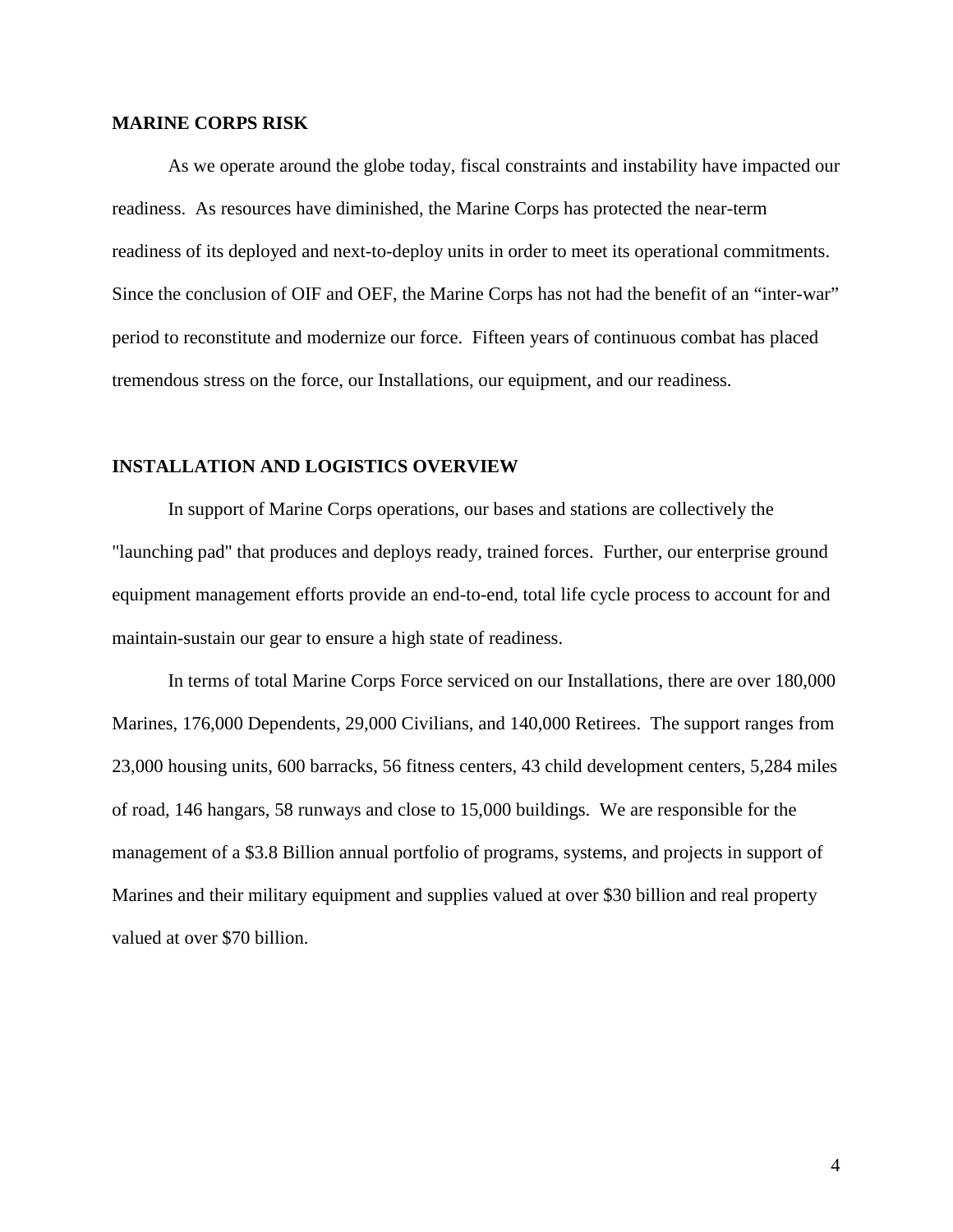#### **INSTALLATION RISK AND CONDITION**

The state of facilities is the single most important investment to support training, operations, and quality of life. The Marine Corps has 24 bases and stations valued at over \$52 billion. We greatly appreciate the approximately \$1.5 billion a year we received from 2007- 2014; this investment supported new barracks, new aviation platforms, and improvements to our infrastructure. However, since 2015 our MILCON budget has averaged approximately \$570 million per year, well below our requirements. Based on the current fiscal landscape, we foresee \$5.4 billion in requirements with only \$1.1 billion in available funding over the next 6 years. At the current level of investment, it would take over 204 years to recapitalize our infrastructure.

In addition to MILCON funding, our installations require the requisite amount of Facilities, Sustainment, Restoration, and Modernization (FSRM) money. Due to historic funding challenges, we have seen our FSRM backlog grow to \$9 billion. The effect of this shortfall is that of 29,000 facilities in the Marine Corps, 15 percent or 4,300 facilities are in poor or failing condition. Overall Facilities Condition Index (FCI) across the Marine Corps is 82 percent (Fair).

At current funding levels, we are able to complete new construction projects supporting the "Rebalance to the Pacific", the fielding of new aviation platforms such as the F-35 and V-22, and renovating some of our worst barracks; however, without additional investments there will be long term impacts on support to training, operations, logistics, and ultimately readiness. Many projects to replace existing inadequate and obsolete facilities that directly support operational forces are unaffordable. We are deferring critical infrastructure required to support training, operations, and logistics.

To offset these challenges, the Commandant of the Marine Corps signed an Infrastructure Reset Strategy in November 2016 to reverse the ongoing decline in Marine Corps Facilities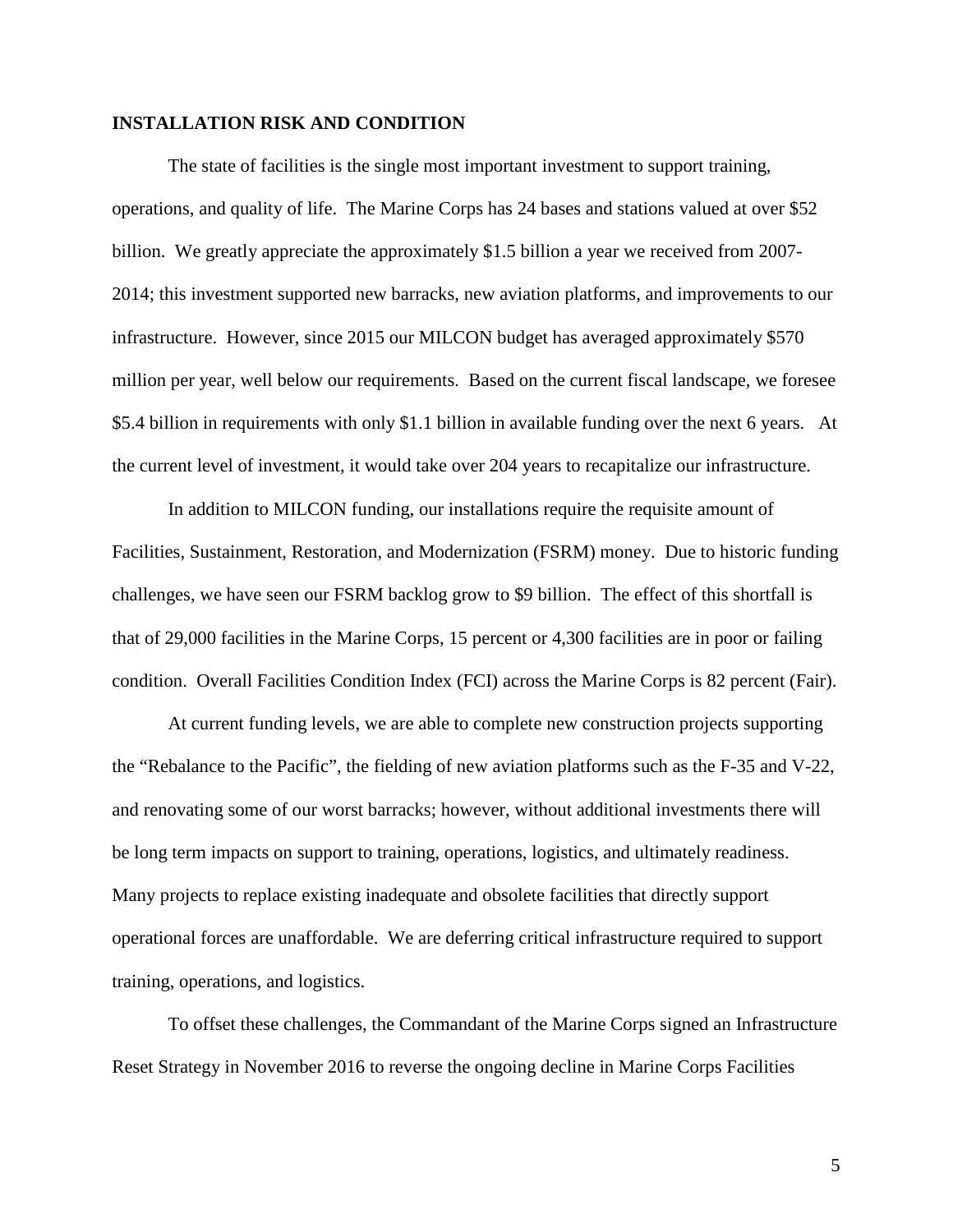condition and close the growing gap between facilities requirements and available resources. The Commandant's vision is to sustain infrastructure and installations as capable, resilient, rightsized platforms to generate force readiness and project combat power.

Although we have a comprehensive strategy, we will continue to prioritize investment of limited resources based on mission and condition. Further, current levels of investment will cause the condition of our facilities to degrade as we defer sustainment and it will lead to more costly repairs and restoration costs. We do appreciate the additional \$154 million provided this year for hangars at Miramar. We would appreciate Congress' continued support of our optimization and modernization efforts.

#### **GROUND EQUIPMENT RISK AND CONDITION**

The prioritization of current readiness also comes at the expense of equipment modernization, which equates to future readiness. Further, the high op-tempo of the last 15 years of operations has strained our equipment set and has caused accelerated aging. While our equipment has performed well, the dual challenges of equipment age and continued wear-andtear has led to ground equipment readiness challenges. Adequate maintenance funding is stretched to maintain readiness across the depth of the force.

Due to the tremendous support of Congress, the reset of our equipment is 92 percent complete. While this is a significant accomplishment, the constrained fiscal environment has prevented us from reconstituting and modernizing the force. Our most important ground legacy capabilities continue to age as modernization efforts are not moving quickly enough.

We have extended the service life of older platforms such as the Light Armored Vehicle (LAV) and Amphibious Assault Vehicle (AAV) well beyond expected retirement dates; both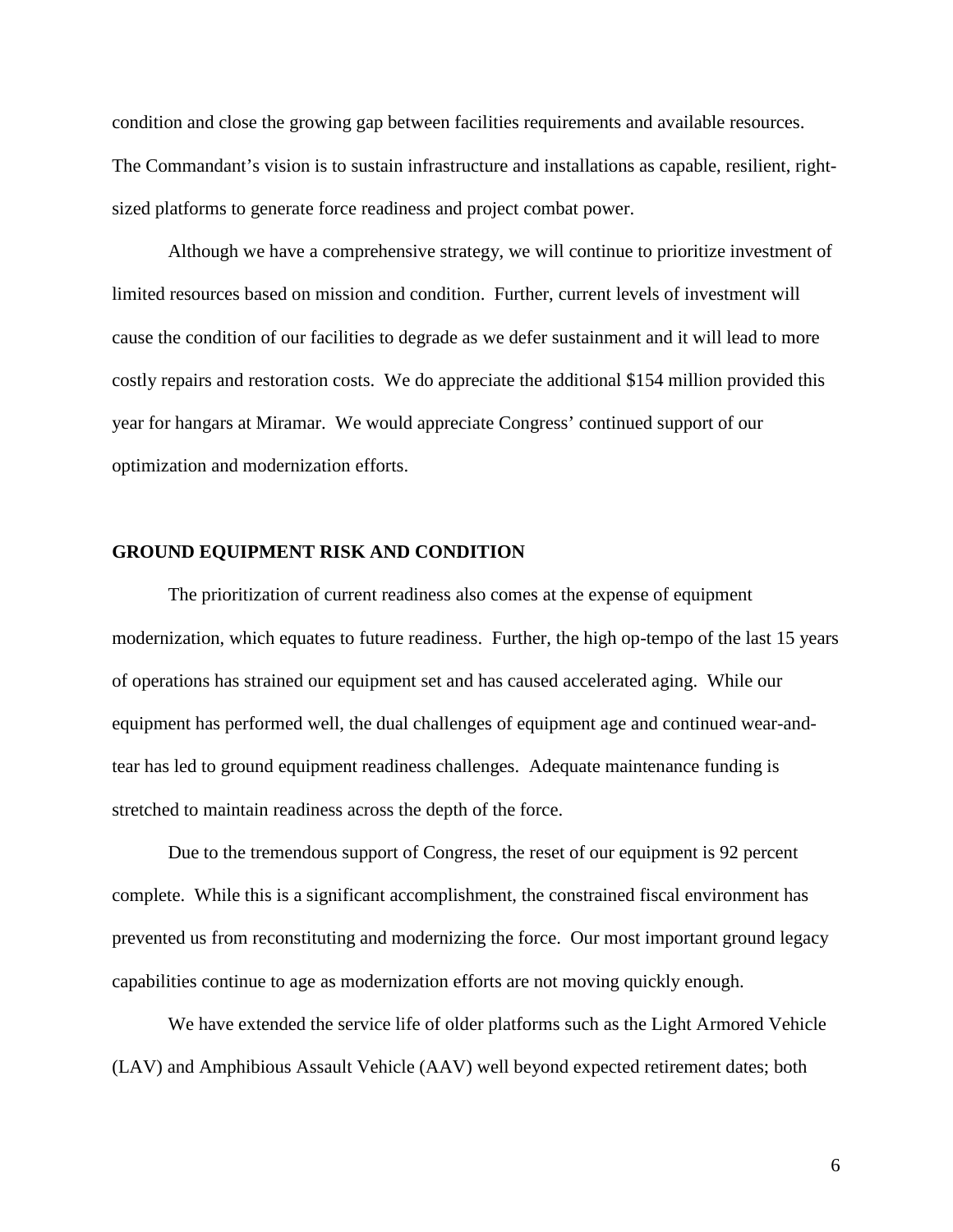platforms remain operational due to the extraordinary sustainment efforts of our Marines and civilians, as well as continued investment in service-life extension programs. Our AAVs are now more than four decades old. Our AAV Survivability Upgrade (SU) Program will sustain and marginally enhance the capability of the legacy AAV, but this does not remove the need to modernize this nearly obsolete platform. Additionally, the average age of LAV's within our inventory is 26 years; the oldest vehicle is 34 years old. As of today, there is no program identified to replace this capable, but outdated platform and we continue to incur increasing costs to extend its life.

Although resourcing of depot and field level maintenance has kept pace with requirements over the last decade with both baseline and OCO funding, sufficient funding is required in the future to maintain ground equipment readiness due to the aging of our equipment . Four critical weapon systems (AAV, LAV, Tank, and M777 Howitzer) account for approximately 70 percent of the Marine Corps' depot maintenance budget and these costs are steadily rising. For instance, the AAV depot sustainment plan cost \$49 million in FY11 and now costs \$82 million.

Our High Mobility Multipurpose Wheeled Vehicles (HMMWV) is another example of the ground equipment readiness challenges we face today. Thirty years ago, the HMMWV was not developed through the prism of asymmetric warfare and improvised explosive devices (IED). Increased weight on the chassis with the armored variant and a challenging operating environment has led to higher sustainment costs. Continued support for our procurement requests to purchase the Joint Light Tactical Vehicles (JLTV) to replace our HMMWVs is appreciated. Another challenging subset of equipment is high demand/low density (HD/LD)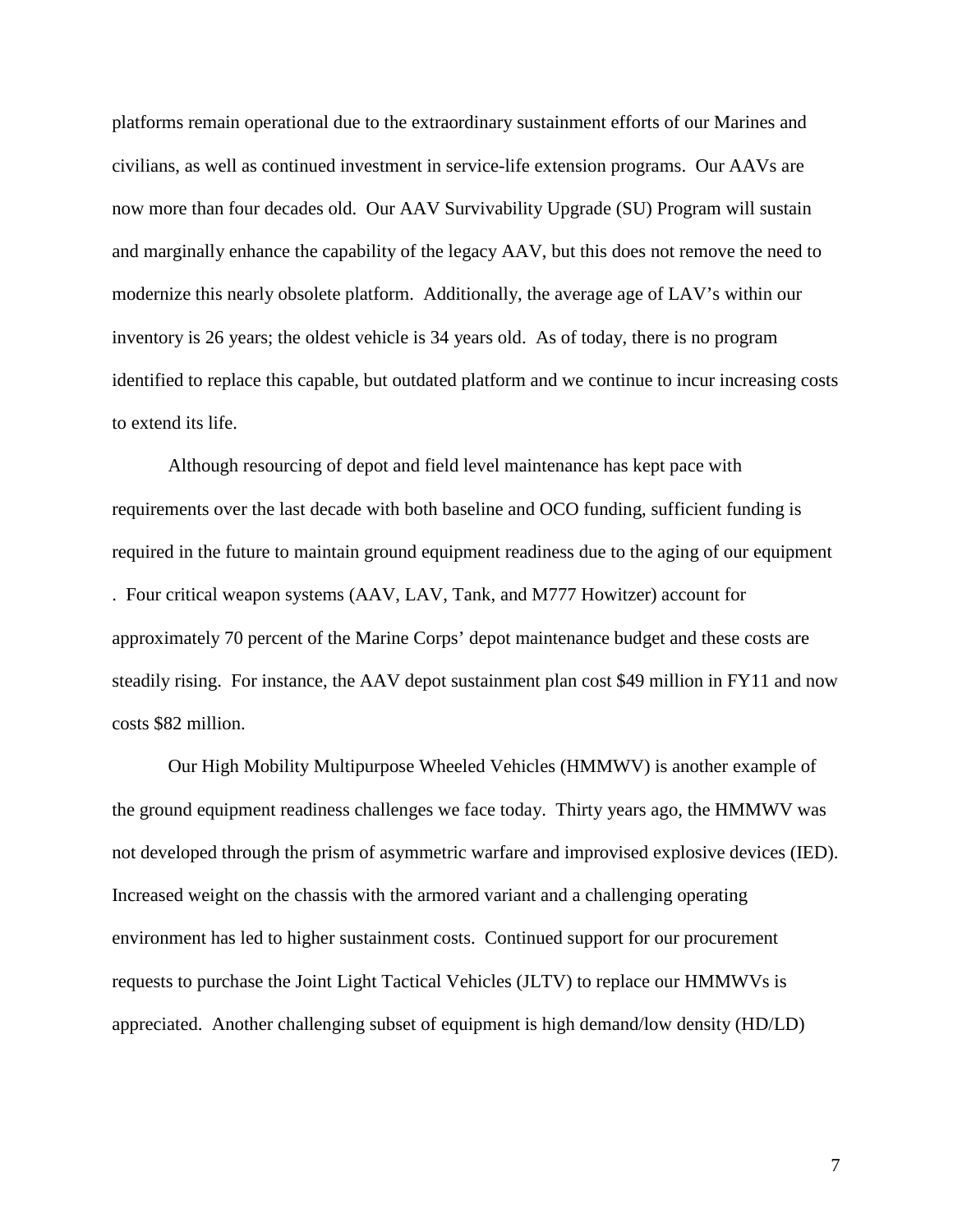items, primarily communication assets and specialized tool sets, which support the ability of units to operate in dispersed locations.

Our Depot Production Plants at Albany and Barstow are an essential component to our ground equipment readiness strategy and have been instrumental in maintaining the readiness of our equipment. However, we can only fund our depot maintenance account to 80 percent of the identified requirement which has led to a backlog. To offset this, we are instituting a refined conditions based methodology to better inform future maintenance actions.

Our constrained maintenance funding has made it difficult to keep up with the level of maintenance required. Critical, aging weapons systems, such as tanks, AAVs, and artillery, are increasingly costly to maintain resulting in readiness levels near 70 percent. To maintain readiness levels across our entire equipment set, available readiness funding is stretched. Your support of our readiness funding requests will improve combat equipment availability in support of operations and training. As we look to the future, our enterprise ground equipment management efforts will align USMC material requirements with available resources to ensure the Marine Corps is the most cost effective and cost efficient steward of the US taxpayer dollar.

The Marine Corps has a plan to regain and sustain unit readiness; and with your continued support, we can achieve our organizational readiness requirements leading to a balanced Marine Corps that is healthy and is able to train and operate with needed equipment for all assigned missions.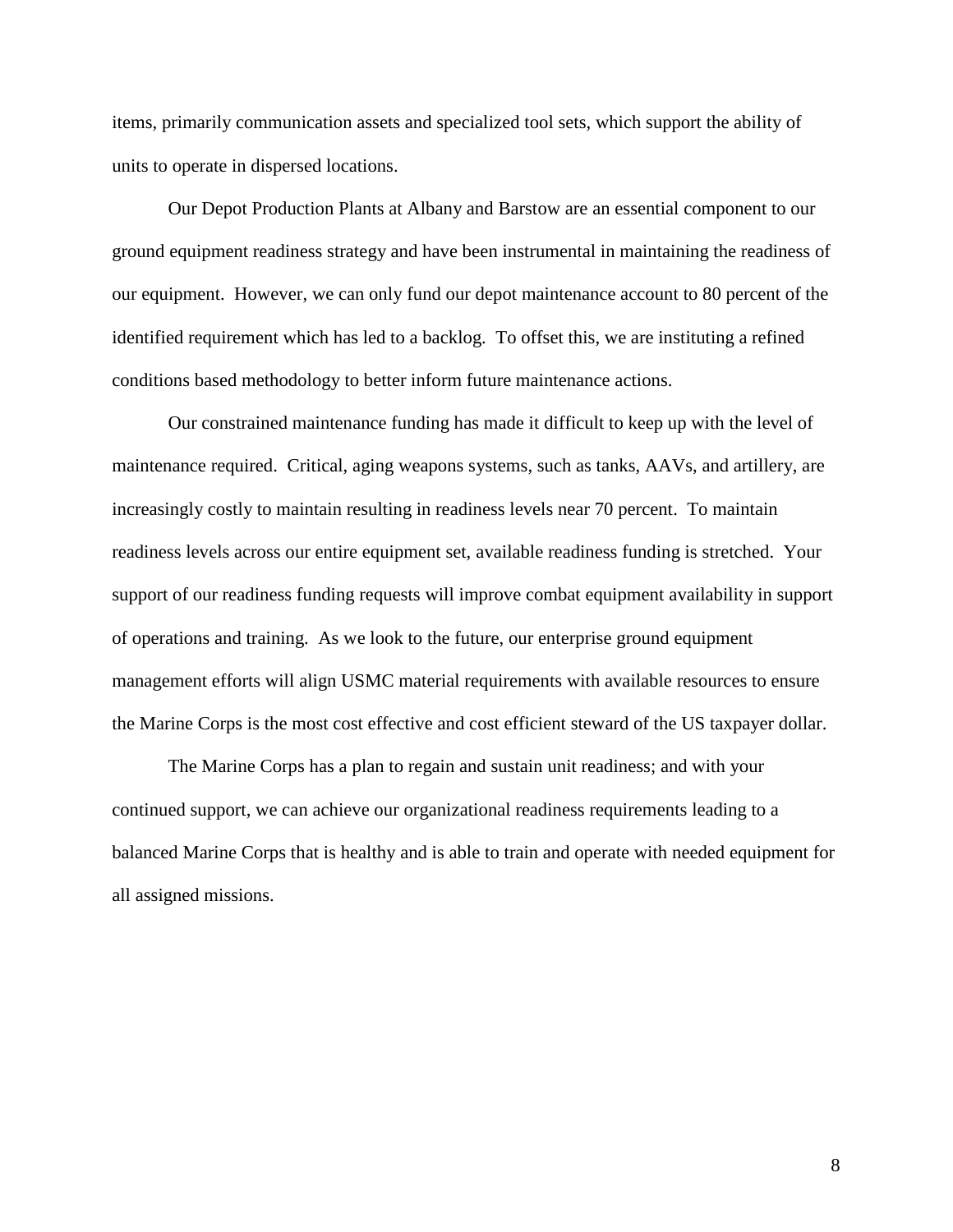#### **INNOVATION**

While we are focused on readiness for today, we are innovating to achieve readiness in the future. We are implementing unmanned platforms, 3D printing and predictive supply/maintenance capabilities to optimize tactical distribution, modernize the supply chain, and increase equipment readiness. Within our Installations, we are moving towards "smart cities" and advanced transportation technologies to reduce operating costs. Across the Installations and Logistics portfolio, we are leveraging the rapid advancements in technology available today. Most importantly, we are committed to delivering these future capabilities to ensure sustainable readiness.

#### **CONCLUSION**

On behalf of all of our Marines, Sailors - many deployed and in harm's way today - and their families and the civilians that support their service, we thank the Congress and this committee for this opportunity to discuss the key challenges your Marine Corps faces. Your support of our funding requests will provide the "ready bench" our Nation requires and the infrastructure the force needs to train and sustain itself. Our future readiness relies upon sufficient procurement and modernization funding. With the support of the 115th Congress, we will move forward with our plan and vision to ensure your Marine Corps is organized, manned, trained and equipped to make Marines and win our Nation's battles.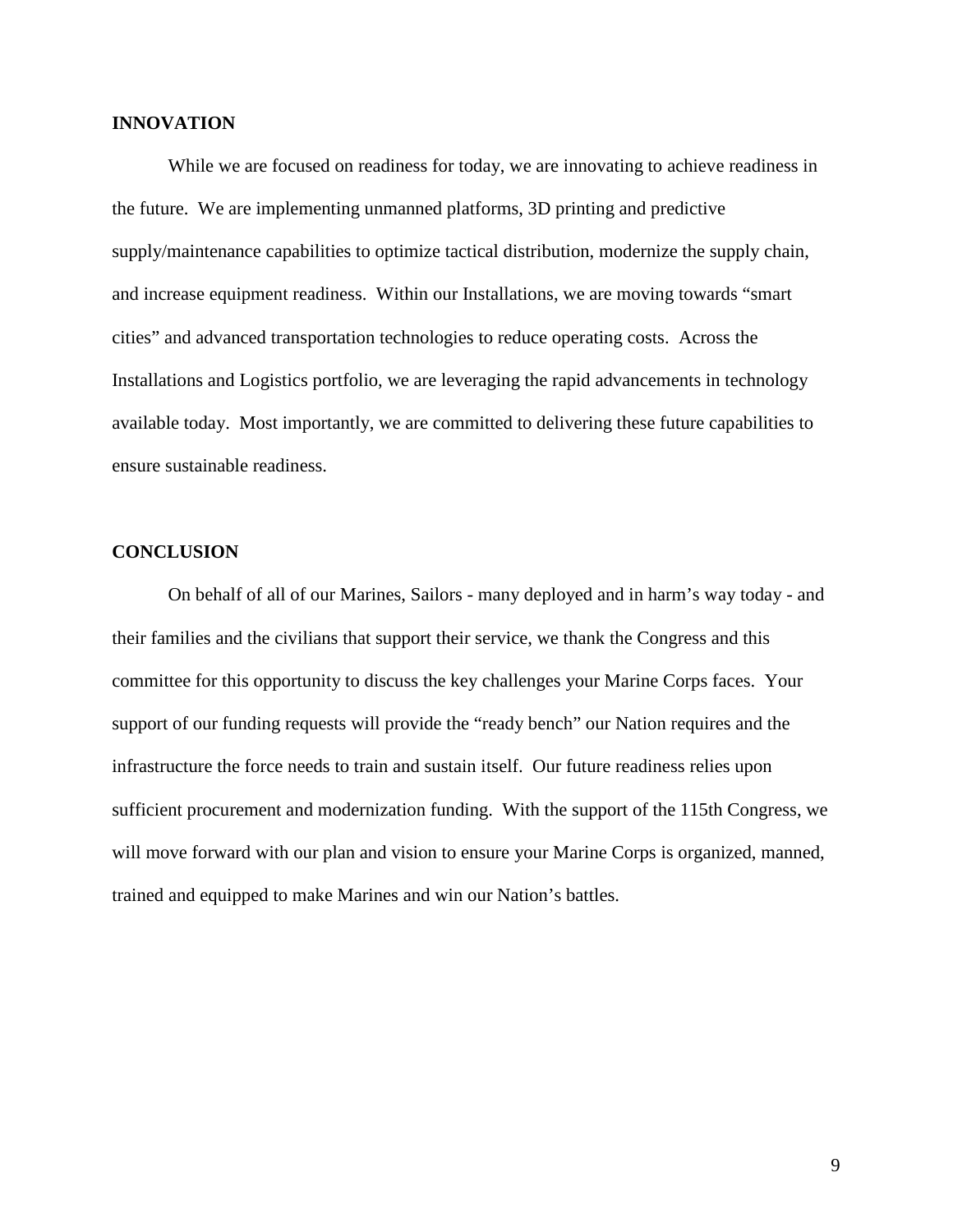## DEPARTMENT OF THE AIR FORCE

#### <span id="page-25-0"></span>PRESENTATION TO THE SUBCOMMITTEE

#### ON

#### READINESS AND MANAGEMENT SUPPORT

#### UNITED STATES SENATE

## SUBJECT: HEALTH OF THE DEPARTMENT OF DEFENSE INDUSTRIAL BASE AND ITS ROLE IN PROVIDING READINESS TO THE WARFIGHTER

#### STATEMENT OF: LIEUTENANT GENERAL LEE K. LEVY, II **COMMANDER** AIR FORCE SUSTAINMENT CENTER

MARCH 29, 2017

NOT FOR PUBLICATION UNTIL RELEASED BY THE COMMITTEE ON ARMED SERVICES UNITED STATES SENATE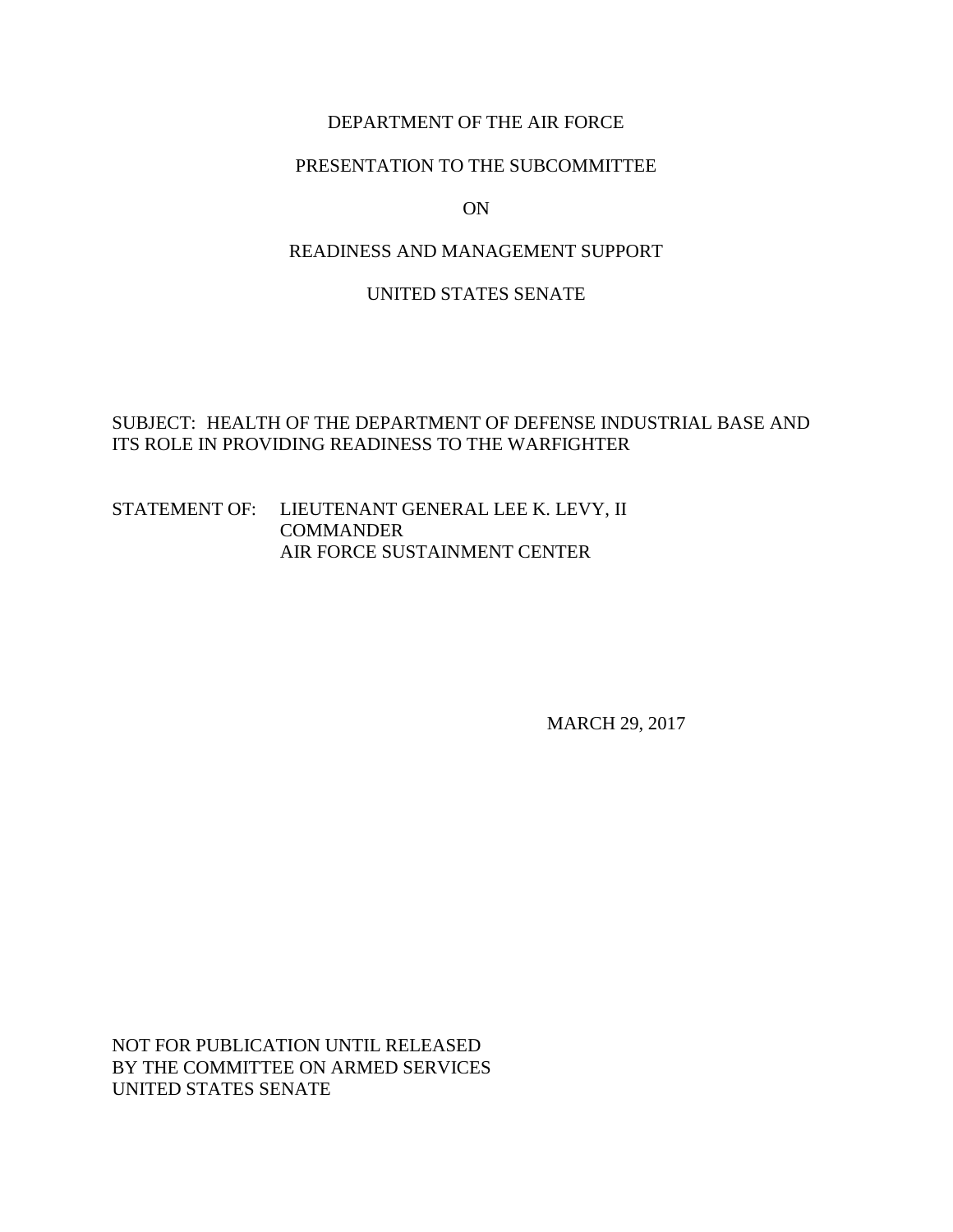#### **INTRODUCTION**

Chairman Inhofe, Ranking Member Kaine, distinguished Members of the Subcommittee, thank you for the opportunity to testify on the readiness of your United States Air Force. On behalf of our Acting Secretary, the Honorable Lisa Disbrow, and our Chief of Staff, General David Goldfein, thank you for your support and demonstrated commitment to our Airmen, Air Force Civilians, Families, and Veterans.

This year the United States Air Force celebrates its 70<sup>th</sup> birthday. Since established as a separate service in 1947, our Air Force has secured peace through the full spectrum of conflict with a decisive warfighting advantage in, through, and from air, space, and cyberspace. Since Desert Storm in 1991, for the past 26 years, we have been operating in a continuous state of combat and combat support. Essentially, we have been in a steady state of war for the last 37% of the history of our service. Without pause, the United States Air Force has delivered global combat power to deter and defeat our nation's adversaries; we supported joint and coalition forces at the beginning, middle, and end of every operation; and we have secured our homeland through continuous surveillance and air defense. We have done all of this with a force that is shrinking in size, with a fleet that is now an average age of 27 years old, and infrastructure that continues to age and present new challenges. But our Total Force Airmen—Active Duty, National Guard, Air Force Reserve and our dedicated civil servants—are amazing and they will continue to seek new and innovative ways to get the job done. Make no mistake, the United States Air Force is ready to fight tonight, but I am concerned about our ability to sustain our Air Force to fight tomorrow. Threats to this nation and our interests continue to evolve, adapt, and present formidable challenges that threaten our nation and our allies. As we develop advanced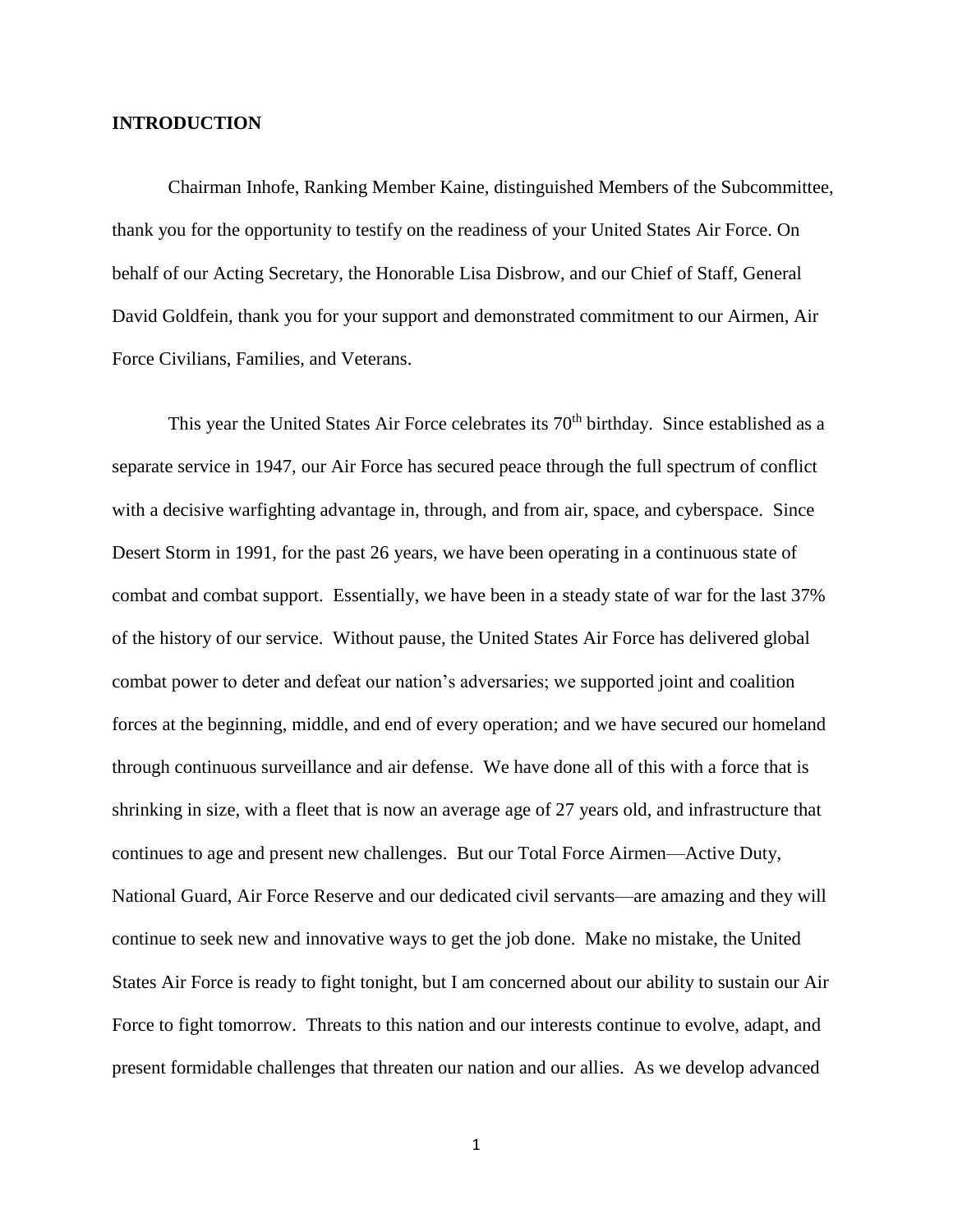air, space, and cyber capabilities for tomorrow, we must continue to adapt our readiness, sustainment, and logistics enterprise as well.

As the Commander of the Air Force Sustainment Center, I am extremely proud to represent the nearly 43,000 Total Force Airman across 23 locations in 18 states and several overseas locations that are laser focused on providing the best sustainment and logistics capabilities for the available funding to meet the challenges of tomorrow. Literally, we are finding ways to do more with less.

Since its creation as part of Air Force Materiel Command's reorganization in 2012, the Air Force Sustainment Center has delivered combat power for America through a globally integrated, agile logistics and sustainment machine spanning from factory to flight line and back, representing and supporting all aspects of Logistics. We directly support every combatant commander, service, and many interagency partners as well as 63 allied countries with depotlevel maintenance, supply chain management, and power projection for legacy and 5th generation weapons systems. By achieving the right results the right way through our disciplined "Art of the Possible" leadership and constraints-based management methodology, we continue to yield significant results. Since 2013, we significantly reduced by an average of 70 days each the time it takes to inspect, repair, and return bomber, fighter, mobility, and special mission aircraft to operational units. Across the entire Air Force Sustainment Center, we delivered back to the operational commands 69 more aircraft in fiscal year (FY) 2016 than FY 2012 and we reduced critical parts shortages by 28% from FY12 to FY16. Since 2013, through cost savings or cost avoidance, the Air Force Sustainment Center has returned \$2.4 billion to the Air Force to invest in other areas of readiness or modernization. But we cannot continue to rely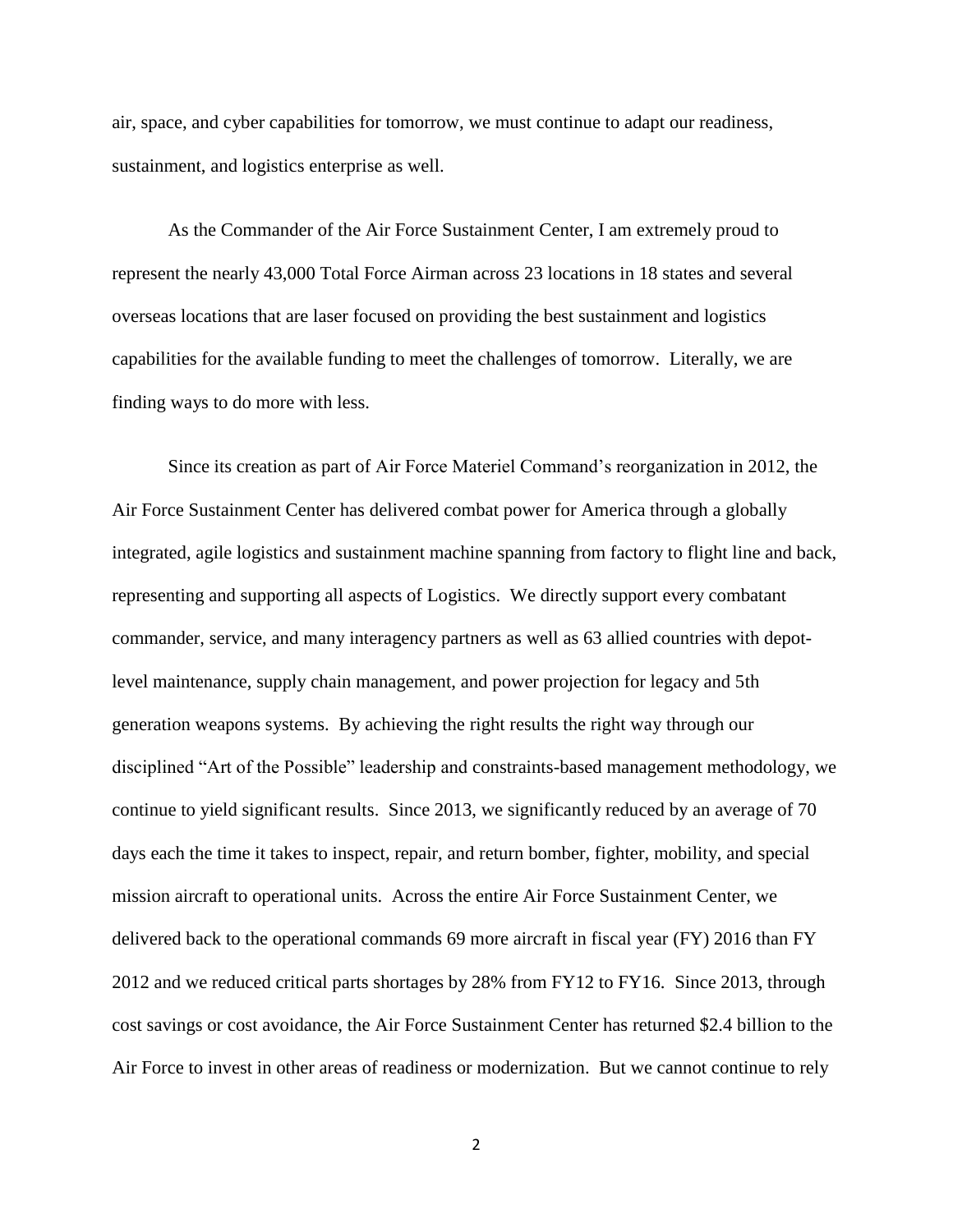on savings within our current budgets to fund our future modernization and sustainment requirements.

The Air Force Sustainment Center is more than the three "depots" in Georgia, Utah, and Oklahoma. Our world-class Air Logistics Complexes at Robins, Tinker, and Hill Air Force Bases are interconnected "engines of readiness" for the Air Force as well as joint partners and allies, and they work as one team to deliver combat effects. The active duty, reserve, guard, civilian, and contractor Airmen that make up the Air Force Sustainment Center deliver combat power to warfighters by adding service life to weapons systems and creating additional capabilities through modernizations and upgrades.

Additionally, the Air Force Sustainment Center is the Air Force global supply chain manager for planning, sourcing, managing, and delivering over \$8 billion of parts annually to the combatant commands. As both the wholesale and retail provider of supplies and parts, the supply chain is the shock absorber for Air Force readiness.

The Air Force Sustainment Center is critically involved in, and essential to, sustaining our nation's nuclear enterprise—not just for the United States Air Force but for the United States Navy as well. This mission area is our number one responsibility and our sustainment of components for each leg of the nuclear triad is vital to our nation maintaining a credible nuclear deterrent. We directly enable bombers, inter-continental ballistic missiles, dual capable fighters, air launched cruise missiles, and Navy command and control aircraft that communicate with submerged nuclear assets.

To continue to provide Air, Space, and Cyber supremacy in today's evolving global security environment, our Air Force requires sustained, long-term, and predictable funding. If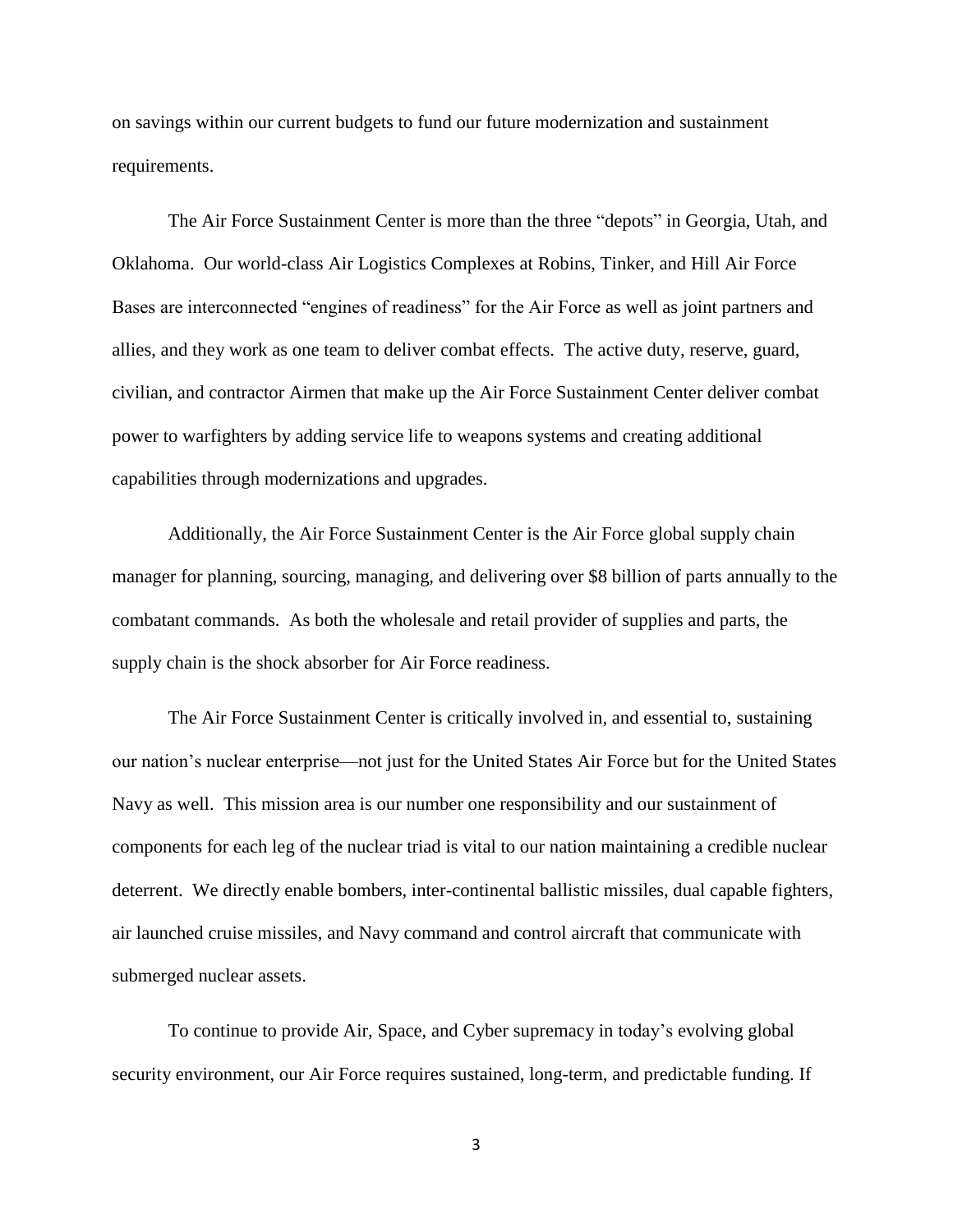Budget Control Act-level funding returns in FY18, it will have severe impacts on our Airmen and readiness. The most important actions this Congress can take to ensure the world's most powerful Air Force will continue to dominate the skies tomorrow will be to repeal the 2011 Budget Control Act and ensure sufficient funding to modernize our weapons systems and infrastructure. We appreciate your support to build the force up to about 321,000 in 2017, yet we will remain stretched to meet national security requirements. We are currently working with the Secretary of Defense to develop the FY18 Presidential Budget to address manning shortfalls in key areas. We must increase our Active Duty, Guard and Reserve manning levels in key skill areas to meet the emerging mission requirements while continuing to support enduring combat operations.

#### **CHALLENGES TO READINESS**

The Air Force Sustainment Center—with its organic industrial base—is the nation's readiness and war sustaining insurance policy. We are proud to sustain America's first and most agile response to crisis and conflict, underwriting every joint operation. We provide critical enablers in the air, space, and cyber domains and those demand signals are going to continue to increase over time. But we continue to experience significant readiness challenges in funding, work force hiring, and aging infrastructure and weapon system sustainment.

Recently, the Vice Chief of Staff of the United States Air Force, General Wilson, testified to this committee and stated: "…being 'always there' comes at a cost to our Airmen, equipment, and infrastructure; we are now at a tipping point. Sustained global commitments combined with continuous fiscal turmoil continue to have a lasting impact on readiness, capacity, and capability for a full-spectrum fight against a near-peer adversary." Those costs have unique implications within the Air Force Sustainment Center.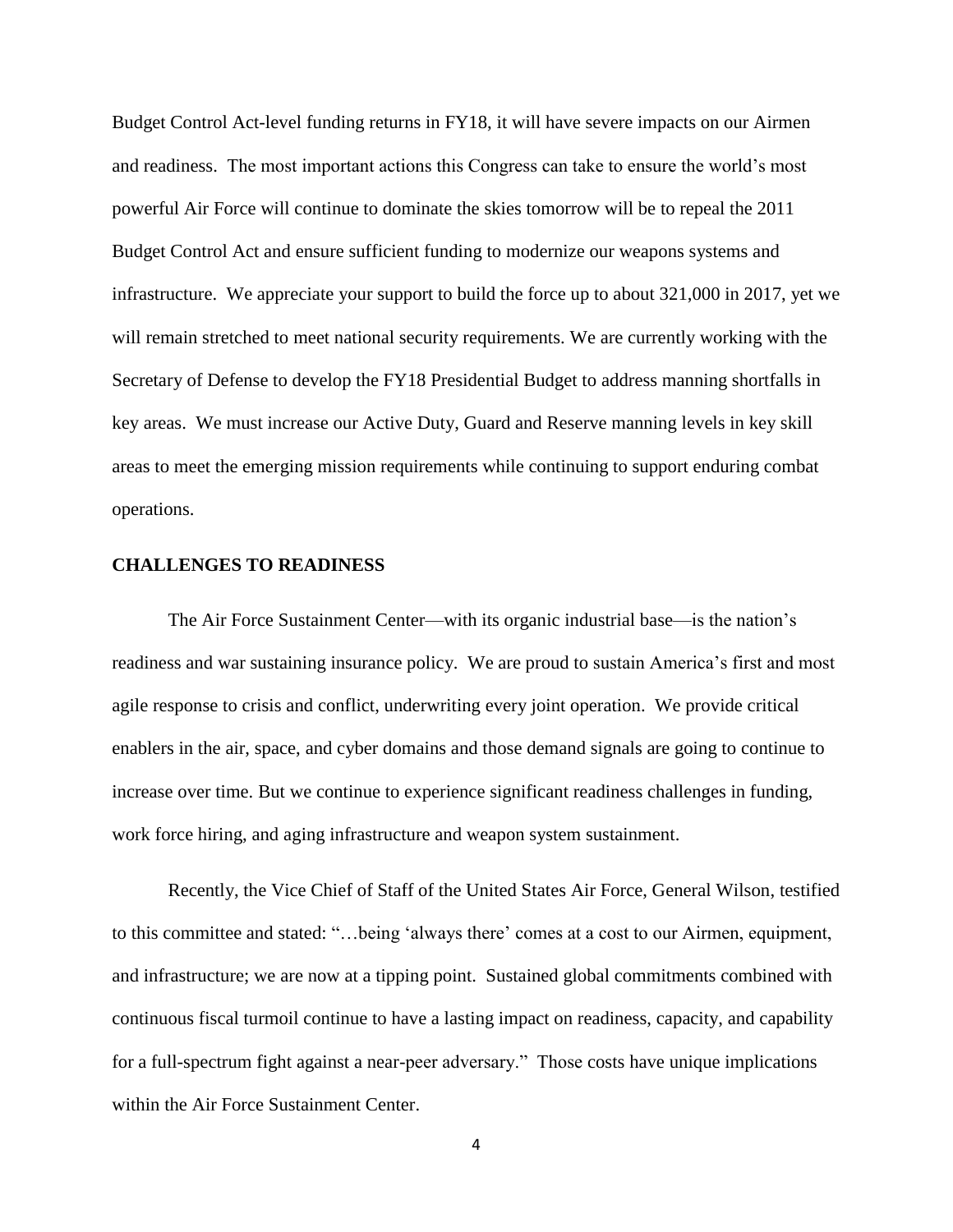#### **CIVILIAN WORKFORCE HIRING INITIATIVES**

The Air Force Sustainment Center depends on a 79% civilian workforce. Our civilian Airmen bleed equally blue as those that wear our uniforms and they serve and sacrifice for our nation as well. As we evolve and adapt our weapons systems and concepts of operations, we must evolve and adapt our workforce. A 5th Generation Air Force requires a 5th Generation work force. Requirements for a Science-Technology-Engineering-Math (STEM) educated workforce and advanced manufacturing and technical skills are ever increasing. We no longer just buy airplanes; we buy highly integrated, sophisticated software packages that come in sophisticated airframes. Each weapon system we procure brings with it an increasing requirement for software development and maintenance to perform almost every function on the aircraft, from controlling flight controls, interfacing with weapons, navigation and communication, recording system health and status, etc. All of this "cyber" capability must be designed so it is resilient to sophisticated cyber warfare. Our requirements for scientists and engineers to sustain these software-intensive weapons systems are increasing dramatically. In addition to developing and sustaining new weapons systems, our engineers must also find ways to sustain our aging legacy systems. From understanding airframe stress, metallurgy, nondestructive inspection techniques, and reverse engineering parts, it takes a talented pool of engineers to help us sustain our legacy Air Force. As we bring new weapons systems on line and continue to sustain our legacy fleet, our civilian engineers are a pivotal component of readiness. As we project a steady increase in the technical workforce needed to support critical warfighting systems, any government actions that make it more difficult to recruit and retain a skilled workforce are detrimental to our readiness.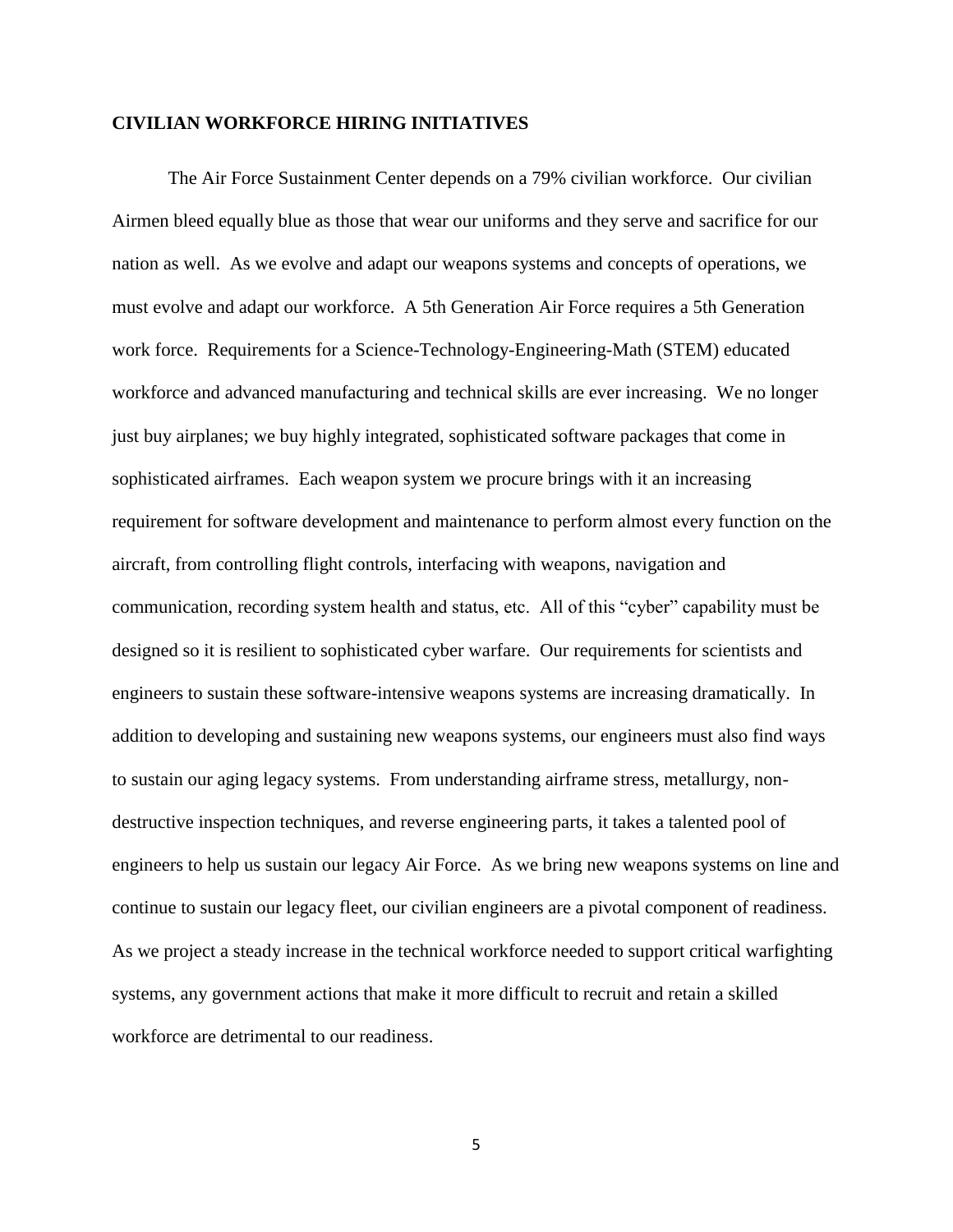An antiquated civilian hiring system also constrains our ability to effectively compete with industry for a qualified workforce. The ability to hire engineers to sustain our Air Force is a strategic issue for our nation. We are experiencing a sustained annual growth in our requirements for the number of software engineers by 10-15%. While we aggressively try to hire qualified engineers, we simply cannot get enough qualified applicants to meet our demand. Most recently, to hire 465 new scientists and engineers, we expanded our recruiting efforts across 85 universities in 24 states. This year, our hiring target is 528 new scientists and engineers. To meet this growing demand, we continue to devote significant resources to our recruiting efforts. However, over the past two years, we did not meet our hiring goals, resulting in being short 569 hires at the end of FY17. Without these engineers, our ability to sustain our Air Force today and into tomorrow is in jeopardy. Our nation's Air Force is rapidly transitioning into an informationage fighting force and our ability to sustain and rapidly modify key software in our weapons systems will prove to be a decisive capability in the conflicts of tomorrow.

Two key programs have yielded great benefits in hiring and retaining our scientist and engineer workforce. First, the Defense Acquisition Workforce Development Funds have been a valuable resource supporting our efforts to recruit, hire, retain, train, and develop our scientist and engineer workforce. Second, last year, the Air Force Materiel Command implemented the DoD Civilian Acquisition Workforce Personnel Demonstration Project (AcqDemo) for the acquisition workforce, including scientists and engineers. Although we are just getting started, AcqDemo provides vital flexibilities that enable us to offer competitive salaries and compensate our technical workforce according to performance. The Air Force Sustainment Center appreciates your continued support of these programs.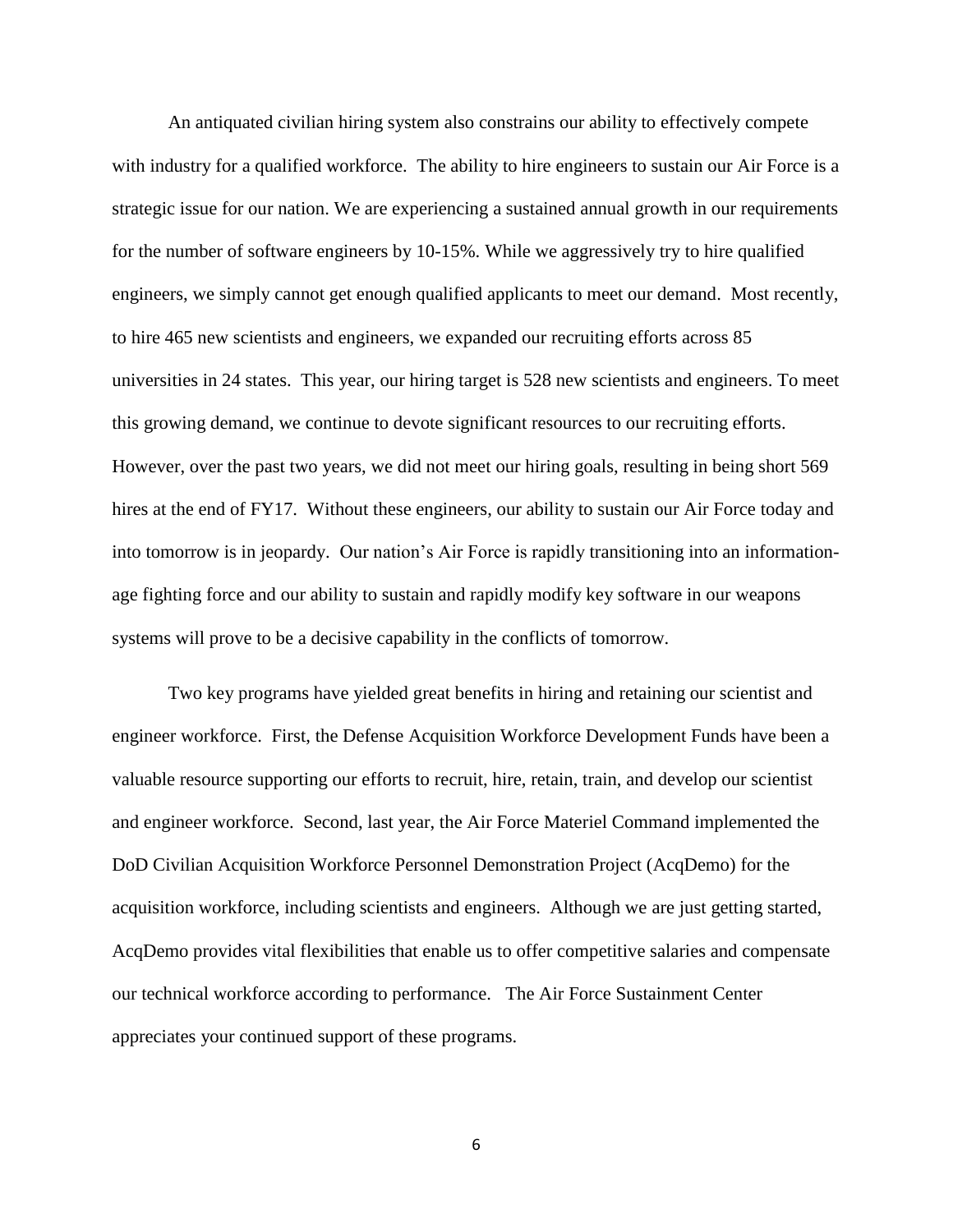Manning shortfalls impact our ability to keep pace with our current workloads as well as prepare for future workloads like the KC-46A. Our scientist and engineer hiring efforts presume a healthy supply of graduates with the right degrees. Especially in the area of software developers and cyber experts (electrical engineers, computer engineers, and computer scientists) we must continue to expand this pipeline. As a nation, we must continue the full-court press to attract, excite, and educate the next generation of STEM patriots. Last year, volunteers from the Air Force Sustainment Center donated over 6,000 hours to STEM outreach initiatives. Through funding in the Department of Defense for STEM outreach programs, such as STARBASE, we provided \$700,000 in FY16 to support competition teams, sponsor events, and do classroom enhancements. Continued fiscal support for K-12 STEM outreach, scholarships, and internships like the DoD SMART scholarship program, will help expand the supply for STEM graduates that will enable the Air Force Sustainment Center to hire the technical workforce we need in the future.

Our workforce challenges are not just with engineers and scientists. We also rely on a very large labor force of highly skilled technicians and mechanics. The populations of trained mechanics is simply not available in the same quantities as in the past. While we work very closely with vocational training centers around our Air Logistics Complexes, we must still rely heavily on former military technicians that separate or retire from military service and seek a government civilian position. The 180-day waiting period to hire military retirees also reduces our ability to hire required personnel.

#### **OTHER CHALLENGES**

In addition to workforce challenges, the unpredictable state of defense appropriations over the past few years significantly impacts our ability to hire personnel and work with industry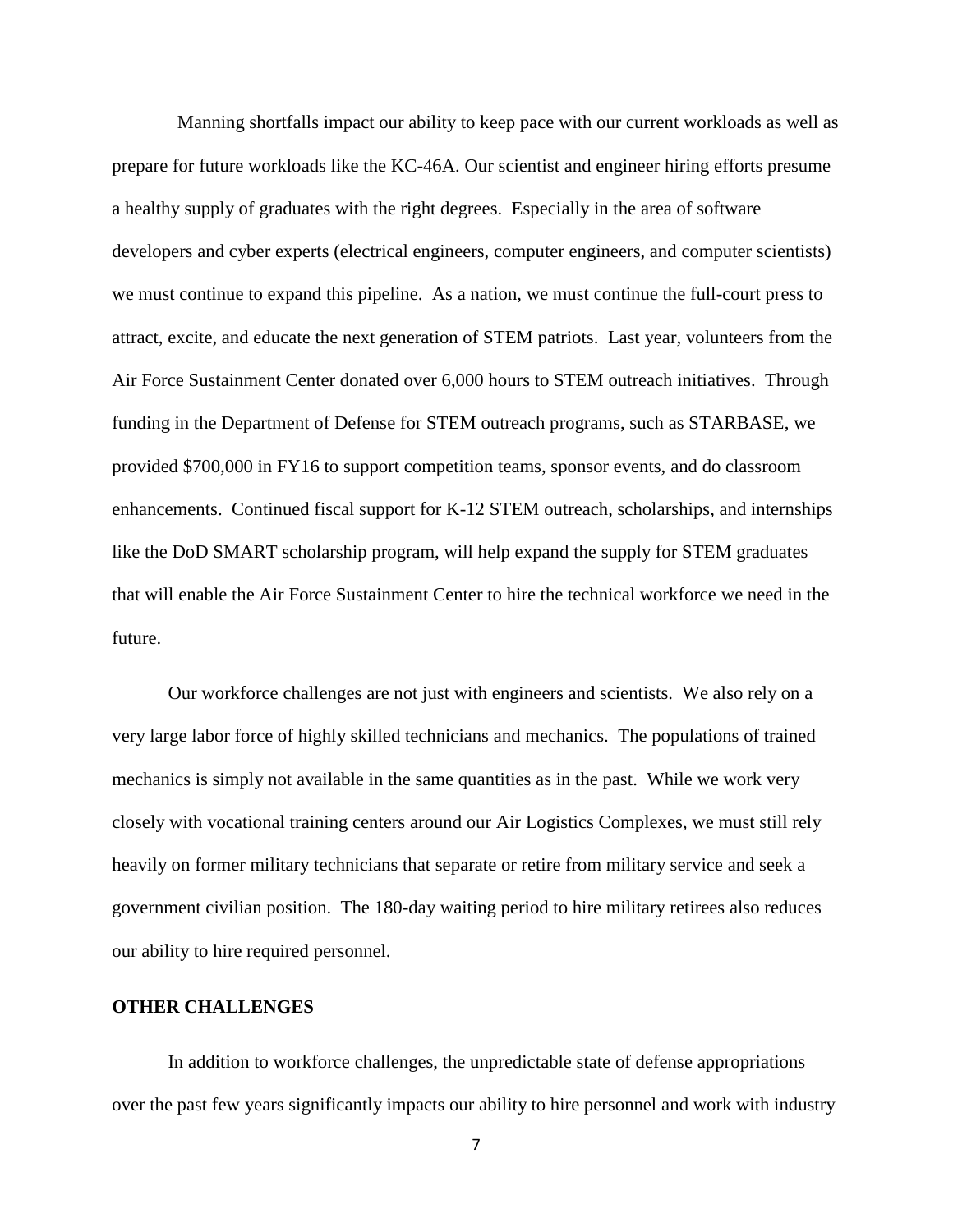partners. Many companies are not eager to invest in advanced technology or sustain existing sustainment capacity when the future of defense funding is volatile and uncertain. Many talented personnel are deterred from working for the government when they hear about furloughs and other uncertainties. Industry partners are disincentivized to bid on contracts when budgets are unpredictable or it is not cost-effective for them to manufacture small quantities of parts. As a result, we receive fewer bids or "no-bids", which translates into less competition, increased costs, and operational impacts to our warfighters. A smaller industrial base is also creating diminishing manufacturing and repair sources for many of our aging weapon systems.

The Air Force Sustainment Center works closely with industry leaders to leverage technology and advanced manufacturing and repair capabilities to help us sustain our Air Force. We must lean on industry partners to develop engine test capabilities for the future. We watch major Maintenance Repair and Overhaul (MRO) and Supply Chain companies adapt and evolve to meet the demands of their customers, and we learn what we can from their experiences, while they continue to learn from us. We must continue to reduce barriers to collective innovation that will benefit commercial business as well as government systems. Currently, there are barriers to collective innovation because of statutes that prevent collaboration with industry and academia to utilize depot resources for collaborative problem solving.

#### **SHAPING FUTURE LOGISTICS CAPABILITIES**

The future of warfare is hybrid and multi-domain. Air dominance is not a national birthright. Our adversary's increased capabilities in advanced air defense systems and 5th generation aircraft compel us to find more ways to sustain our Air Force through agility and global integration. Additionally, we currently do not have the ability inside Air Force logistics to deconflict and prioritize competing requirements and then articulate those risks back to the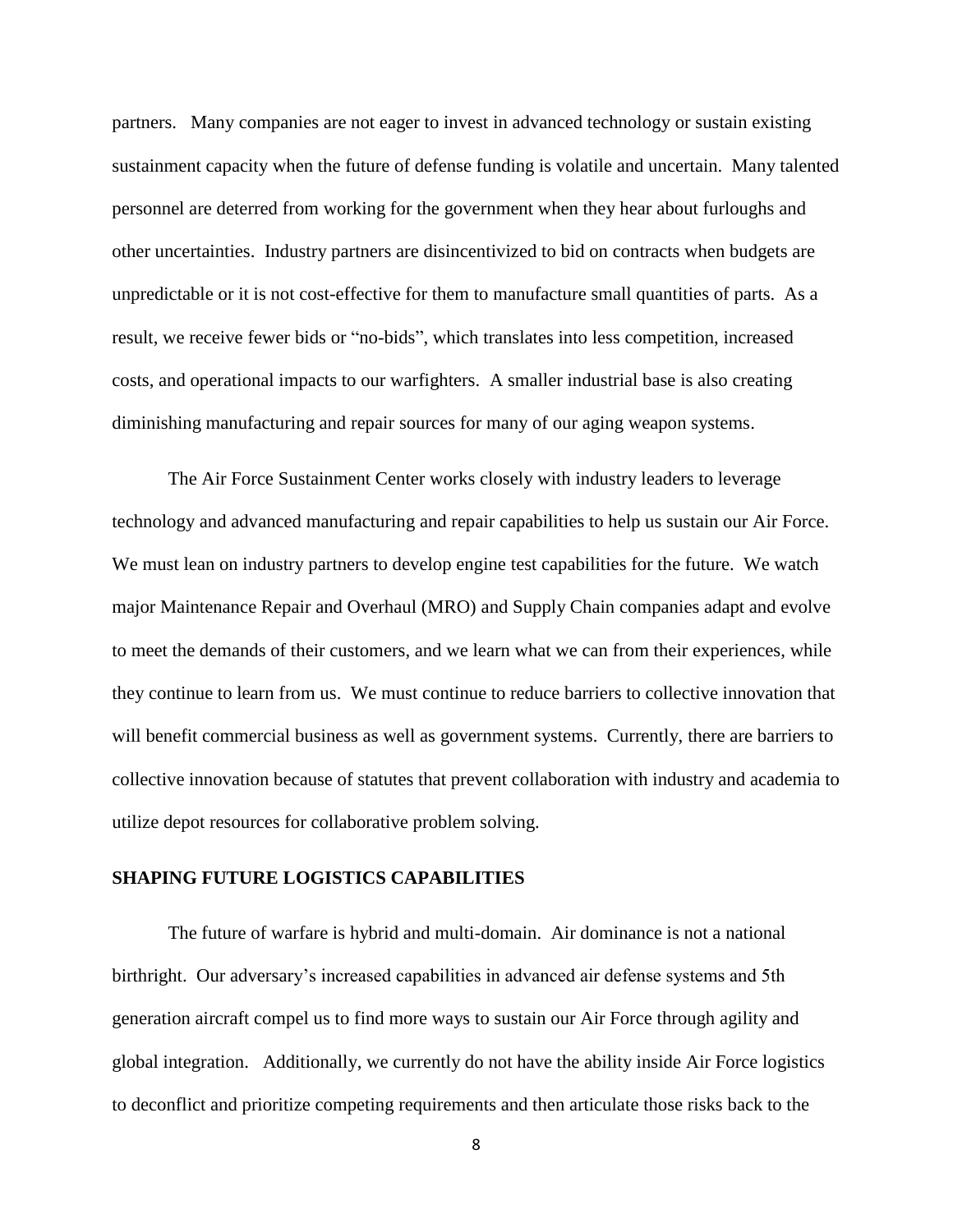combatant commanders. This gap presents risk because the responsible combatant commanders must absolutely understand realistic and risk-based options and alternatives to be mission effective. Having multi-domain logistics command and control will help shape operational schemes of maneuver and determine whether or not we have the agility to adapt across multiple domains in multiple geographic locations simultaneously. The necessary processes, decision support tools and visibility are necessary for us to be successful. Our adversaries do not limit their thinking by lines on a map or combatant commander boundaries. Their perspective is hybrid, global, and multi-domain. Our ability to command and control logistics capabilities from opening and sustaining theaters across the globe and resetting the forces will be paramount. Global Logistics agility and the management of scarce assets can only be achieved via a robust global logistics command and control architecture and supporting networks.

The current state of logistics has a theater-centric focus. It is reactive with no common operating picture for logistics, leading to ineffective global asset utilization. The multi-domain logistics command and control is an enterprise-level view of Air Force logistics to optimize warfighter support. By implementing multi-domain logistics command and control, we will no longer think about one combatant command area at a time. It will create complete global asset visibility and decision support tools to best assign and allocate limited global resources to meet immediate theater needs. This new way of operating will allow us to integrate with global and theater planning, articulate risk to the combatant commanders, provide intelligent logistics command and control in anti-access and area denial environments, prioritize and synchronize resources, set and re-set the theaters, and interact with a global distribution network.